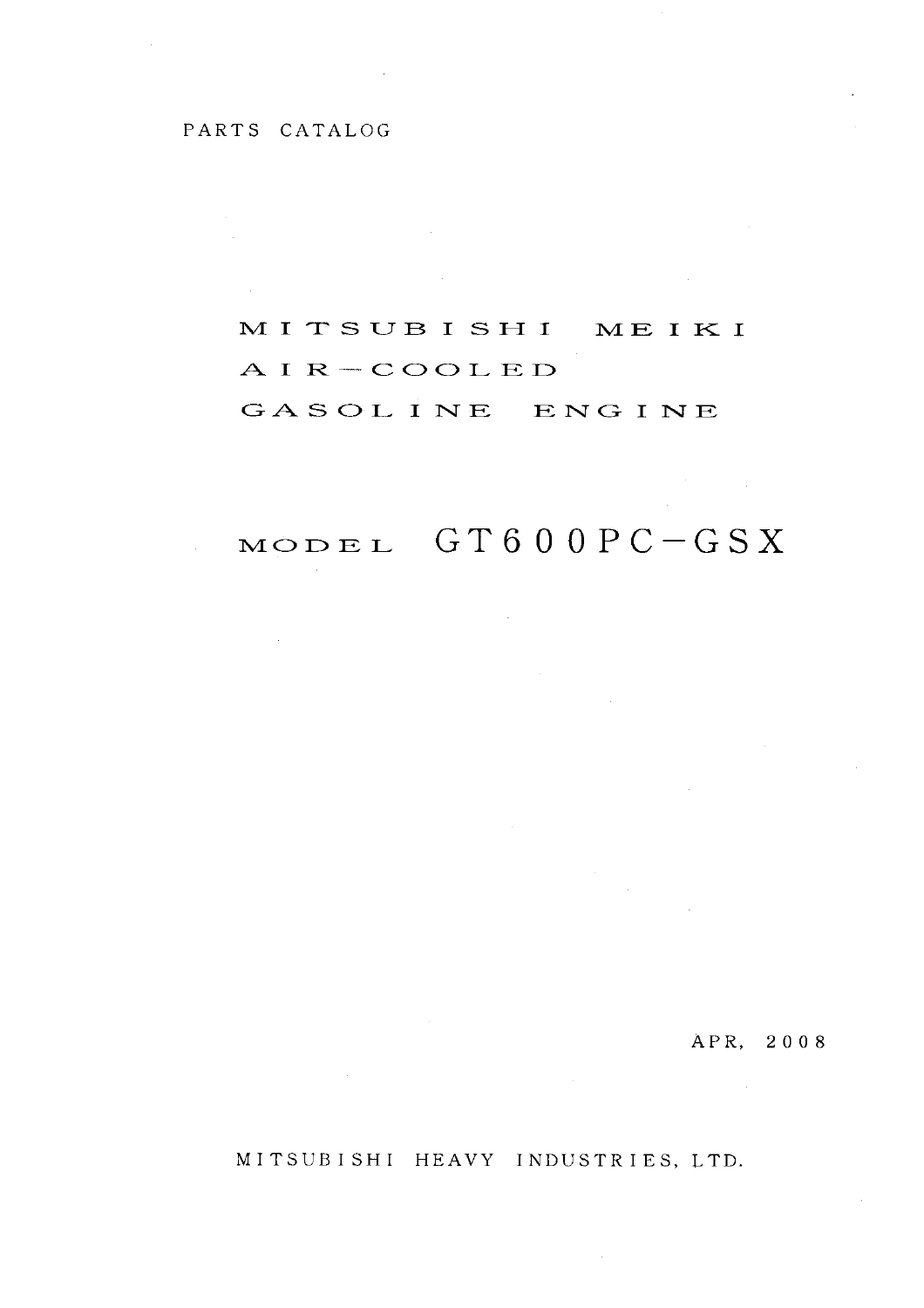|                         |                  | (A) CYLINDER BLOCK GROUP |                                                |
|-------------------------|------------------|--------------------------|------------------------------------------------|
|                         | 9<br>5           | 8<br>@<br>$\sigma$       | 5<br>9<br>6                                    |
| No.                     | Parts No.<br>R/N | Parts Name               | No. Req'd Inte Remarks<br>Serial No. (From~To) |
| 1                       | LB44013AA        | CYLINDER BLOCK           | 1                                              |
| $\overline{2}$          | LG01003BA        | GOVERNOR GEAR ASSY       | INCL. NO. 3<br>1                               |
| $\sqrt{3}$              | LG14004AA        | SLIDER, GOV              | 1                                              |
| $\overline{\mathbf{4}}$ | LG22022AA        | SHAFT, GOV               | 1                                              |
| $\sqrt{5}$              | LL22003AA        | PLUG, DRAIN              | $\overline{2}$                                 |
| $\boldsymbol{6}$        | LW25011AA        | OIL SEAL                 | 1                                              |
| $\overline{1}$          | LW11024AA        | BEARING, BALL            | 1                                              |
| $\, 8$                  | LW200H06         | <b>WASHER</b>            | 1                                              |
| $\boldsymbol{9}$        | LW39070AA        | GASKET                   | $\overline{2}$                                 |
| GT600PC-GSXQ            |                  | $-1-$                    | LB00503PA012                                   |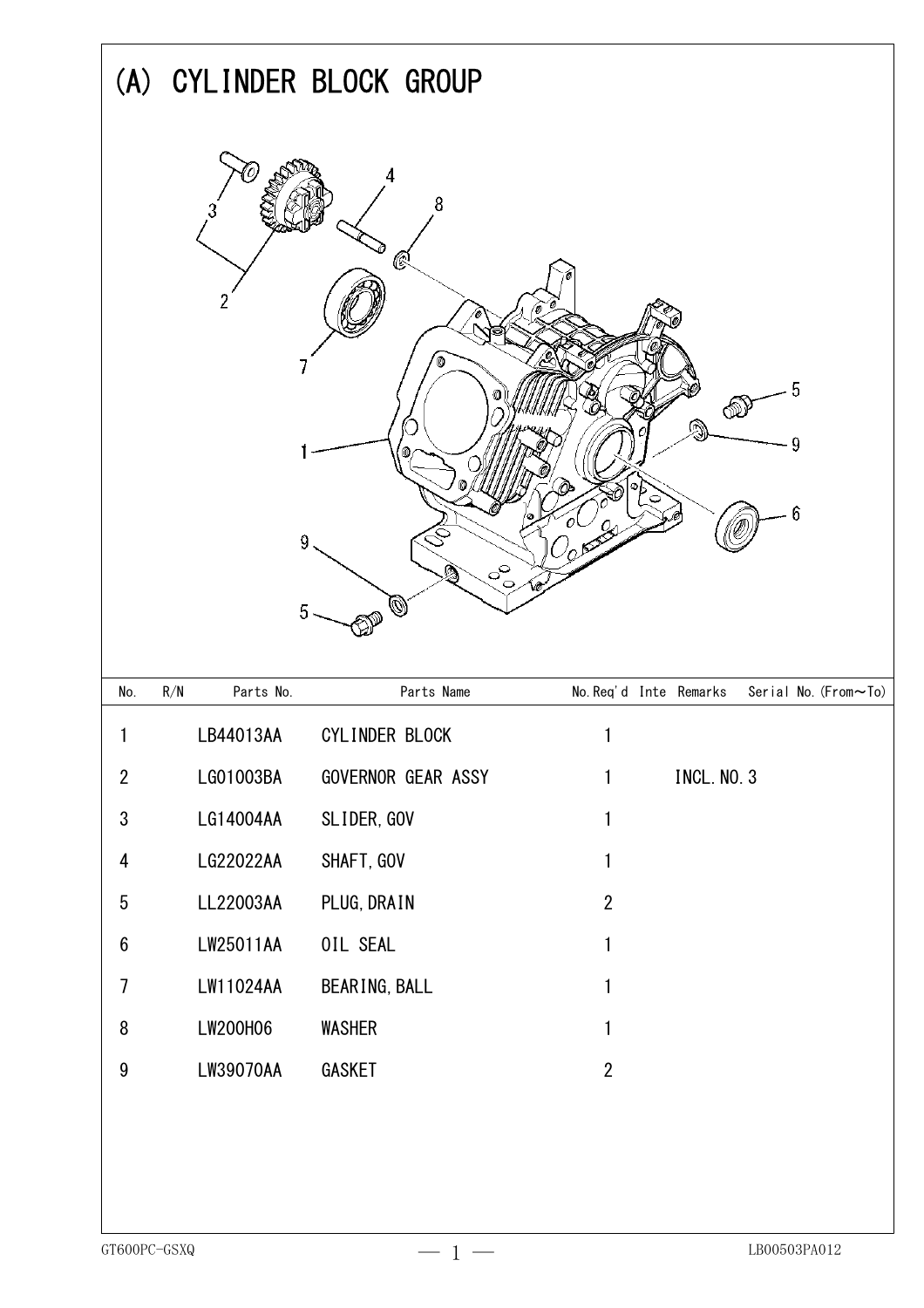|                  |                                                | (B) CYLINDER HEAD GROUP                                  |                                                                                 |
|------------------|------------------------------------------------|----------------------------------------------------------|---------------------------------------------------------------------------------|
|                  | 10<br>12<br>19<br>9<br>Ø<br>مسلالا<br>19<br>19 | 15.<br>14<br>13<br>20<br>ö<br>W)<br>⋒<br>ര<br>b<br>((W)) | 15<br>4<br>16<br>3<br>0<br>ര<br>2<br>$\hat{\mathbb{Q}}$<br>22<br>21<br>17<br>18 |
| No.              | Parts No.<br>R/N                               | Parts Name                                               | No. Req'd Inte Remarks<br>Serial No. (From~To)                                  |
|                  | LC02056AA                                      | CYLINDER HEAD ASSY                                       | WITH LB151B06075                                                                |
| $\overline{2}$   | LV24011AA                                      | <b>TAPPET</b>                                            | $\overline{2}$                                                                  |
| $\sqrt{3}$       | LV34005AA                                      | VALVE, INTAKE                                            | 1                                                                               |
| 4                | LV43007AA                                      | VALVE, EXHAUST                                           | 1                                                                               |
| $\overline{5}$   | LV55009AA                                      | SPRING, VALVE                                            | 1                                                                               |
| $\boldsymbol{6}$ | LV55008AA                                      | SPRING, VALVE                                            | 1                                                                               |
| $\overline{1}$   | LV64004AA                                      | RETAINER, VALVE SPG                                      | $\overline{2}$                                                                  |
| $\, 8$           | LV71010AA                                      | ROD, PUSH                                                | $\overline{2}$                                                                  |
| $\boldsymbol{9}$ | LV02004BA                                      | ROCKER ARM ASSY                                          | INCL. NO. 10-16<br>$\mathbf{1}$                                                 |
| 10               | LV72016AA                                      | ARM, ROCKER                                              | 1                                                                               |
| 11               | LV72017AA                                      | ARM, ROCKER                                              | 1                                                                               |
| 12               | LU23013AA                                      | <b>NUT</b>                                               | $\overline{2}$                                                                  |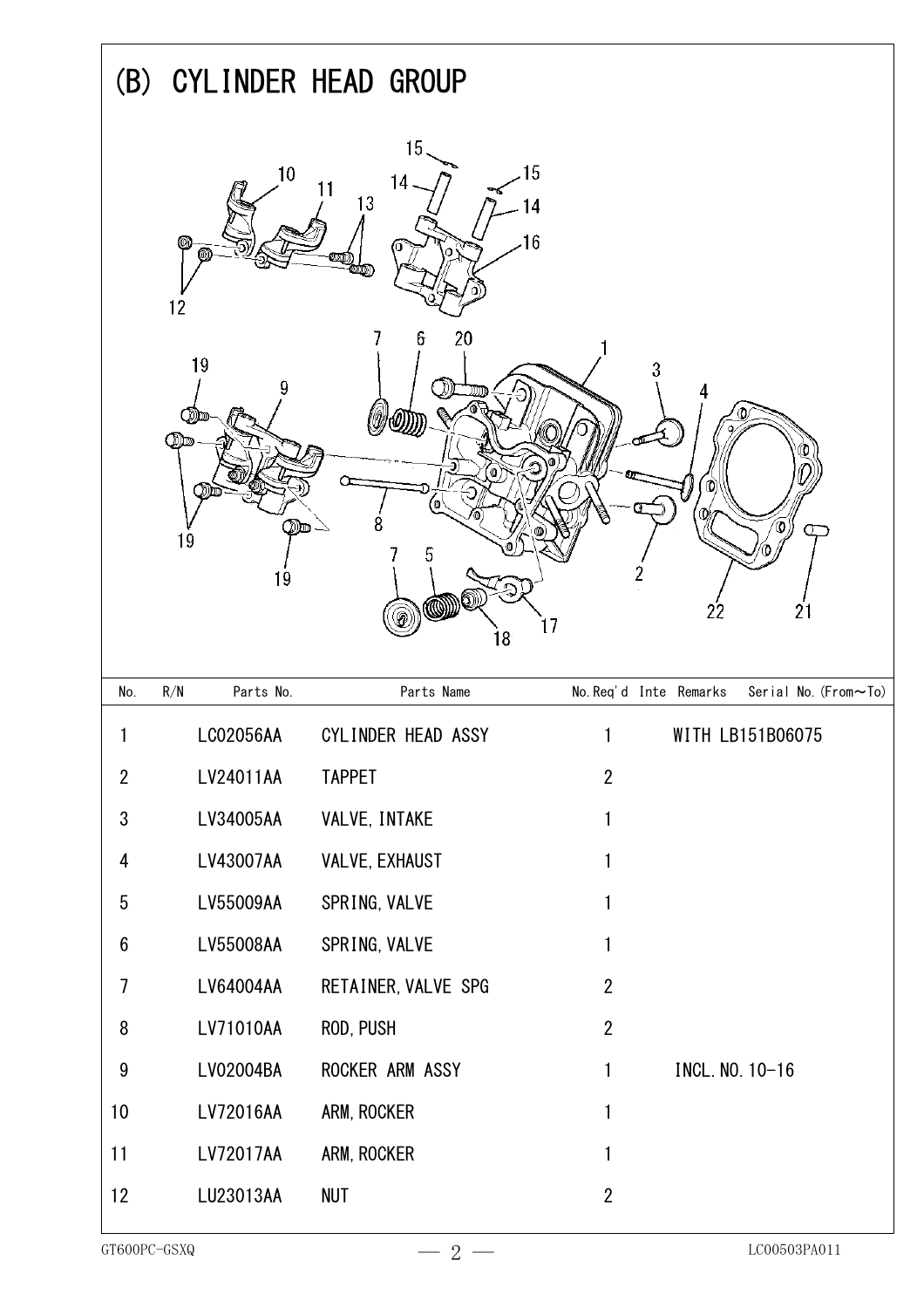|     | (B) CYLINDER HEAD GROUP                                |                                                  |                                                                                                  |
|-----|--------------------------------------------------------|--------------------------------------------------|--------------------------------------------------------------------------------------------------|
|     | 10<br>12<br>19<br>9<br>$\mathbb{Q}$<br>O)u<br>19<br>19 | 15,<br>14<br>13<br>O<br>20<br>b<br>D.<br>5<br>mw | 15<br>$6\,$<br>Φ<br>⋒<br>0<br>Ω<br>O<br>2<br>$\ddot{\odot}$<br>$\overline{21}$<br>22<br>17<br>18 |
| No. | Parts No.<br>R/N                                       | Parts Name                                       | No. Req'd Inte Remarks<br>Serial No. (From~To)                                                   |
| 13  | LV73005AA                                              | SCREW, ADJUST                                    | $\overline{c}$                                                                                   |
| 14  | LV75009BA                                              | <b>SHAFT</b>                                     | $\overline{2}$                                                                                   |
| 15  | LFR34111                                               | CLIP, PISTON PIN                                 | $\overline{2}$                                                                                   |
| 16  | LV74005AA                                              | <b>PLATE</b>                                     | $\mathbf{1}$                                                                                     |
| 17  | LV90016AA                                              | <b>PLATE</b>                                     | $\mathbf{1}$                                                                                     |
| 18  | LW21023AA                                              | SEAL, VALVE STEM                                 | 1                                                                                                |
| 19  | LB800A06016                                            | <b>BOLT, FLANGE</b>                              | 4                                                                                                |
| 20  | LB800B08055                                            | <b>BOLT, FLANGE</b>                              | 4                                                                                                |
| 21  | LU44001AA                                              | PIN, DOWEL                                       | $\overline{2}$                                                                                   |
| 22  | LC66015AA                                              | GASKET, HEAD                                     | $\mathbf{1}$                                                                                     |
|     |                                                        |                                                  |                                                                                                  |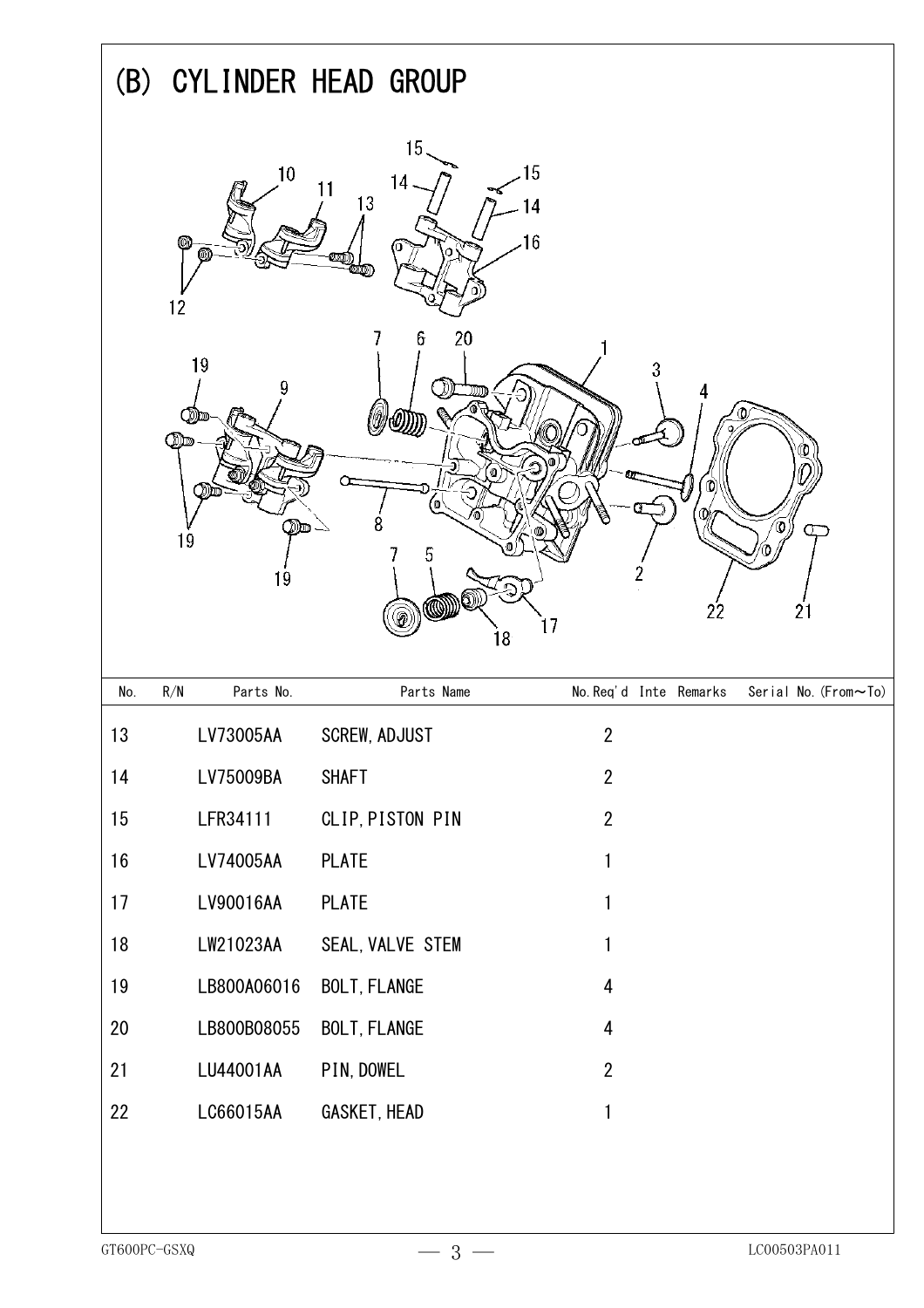|              | (C) HEAD COVER GROUP                                       |                          |                                                |
|--------------|------------------------------------------------------------|--------------------------|------------------------------------------------|
|              | $\overline{2}$<br>$\bigoplus$<br>מסי (בו<br>$\overline{c}$ | Э<br>(O<br>Ф<br>3        | Ø<br>O                                         |
| No.          | Parts No.<br>$\mathsf{R}/\mathsf{N}$                       | Parts Name               | No. Req'd Inte Remarks<br>Serial No. (From~To) |
| 1            | LC09014AA                                                  | COVER, HEAD              | 1                                              |
| $\mathbf{2}$ |                                                            | LB800A06012 BOLT, FLANGE | $\overline{\mathbf{4}}$                        |
| $\sqrt{3}$   | LW33007AA                                                  | GASKET, HEAD COVER       | $\mathbf{1}$                                   |
|              |                                                            |                          |                                                |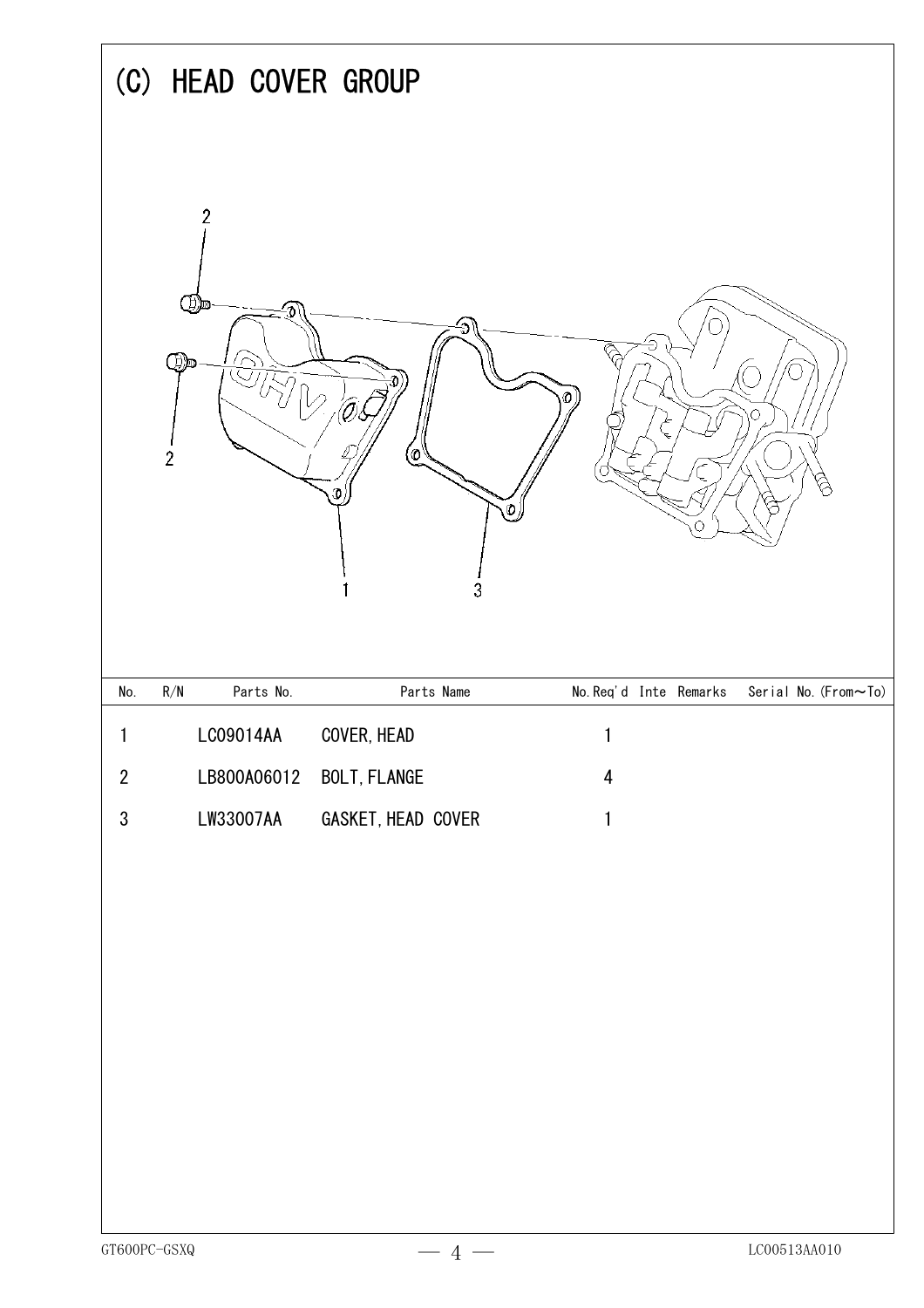|                  | (D) CASE COVER GROUP                 |                     |                                                |
|------------------|--------------------------------------|---------------------|------------------------------------------------|
|                  |                                      |                     |                                                |
|                  | 5<br>6<br>2                          | 6<br>8              | 2                                              |
| No.              | $\mathsf{R}/\mathsf{N}$<br>Parts No. | Parts Name          | No. Req'd Inte Remarks<br>Serial No. (From~To) |
| 1                | LB64013FA                            | COVER, CRANKCASE    | 1                                              |
| $\boldsymbol{2}$ | LL21016BA                            | GAUGE, OIL          | <b>INCL. NO. 3</b><br>$\overline{2}$           |
| $\mathfrak{S}$   | LW23003AA                            | O-RING              | $\overline{2}$                                 |
| 4                | LW11019AA                            | BEARING, BALL       | 1                                              |
| $\overline{5}$   | LW25010AA                            | OIL SEAL            | 1                                              |
| $\boldsymbol{6}$ | LB800B08030                          | <b>BOLT, FLANGE</b> | $\boldsymbol{6}$                               |
| $\overline{7}$   | LU44001AA                            | PIN, DOWEL          | $\overline{2}$                                 |
| 8                | LW31015AA                            | GASKET, CRANKCASE   | $\mathbf{1}$                                   |
|                  |                                      |                     |                                                |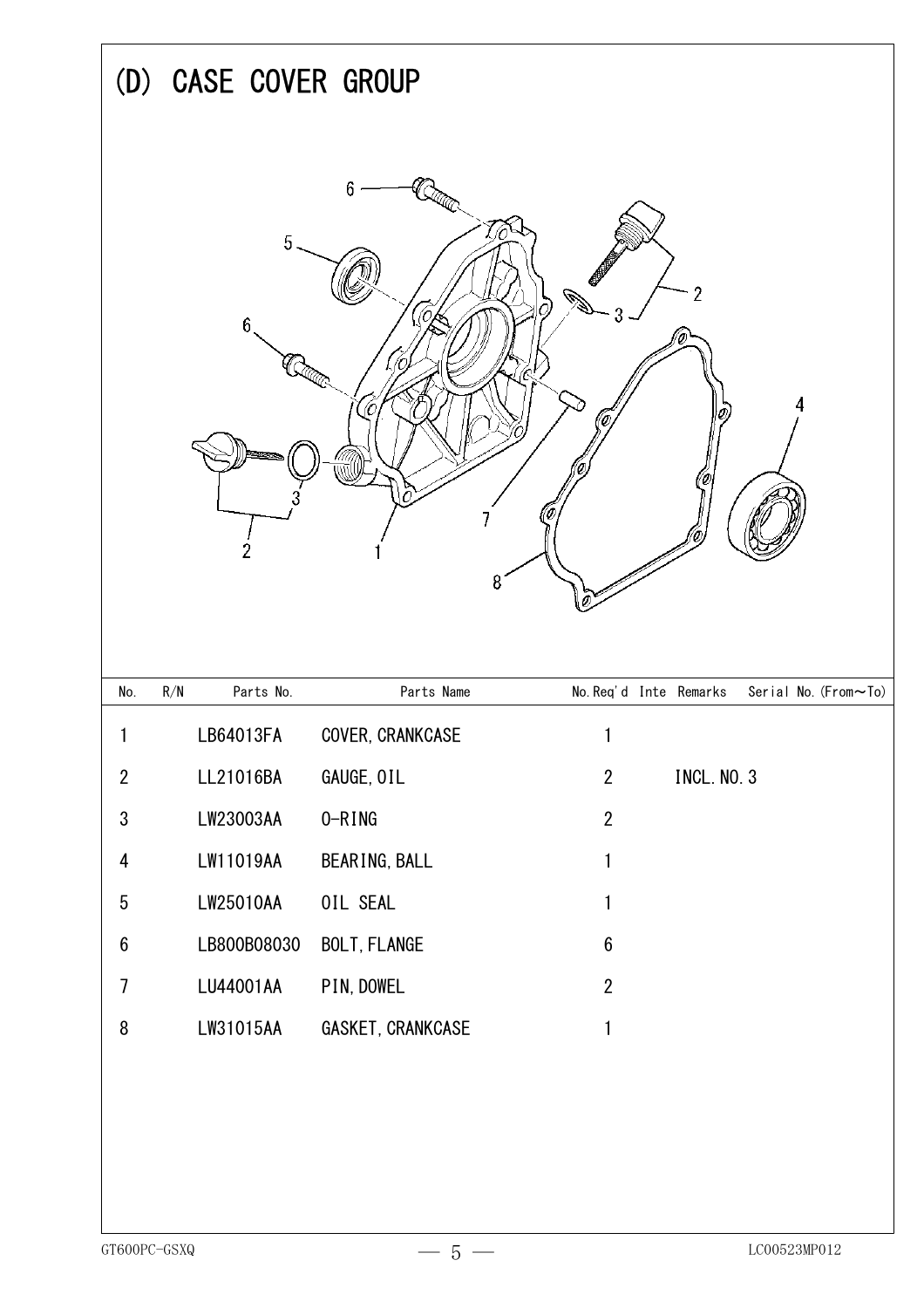|                         | (E) CRANKSHAFT GROUP                 |                                      |                                                     |
|-------------------------|--------------------------------------|--------------------------------------|-----------------------------------------------------|
|                         | 4                                    | 3<br>6                               | 5<br><b>PARTIC</b><br>$\overline{2}$<br><b>PADO</b> |
| No.                     | Parts No.<br>$\mathsf{R}/\mathsf{N}$ | Parts Name                           | No. Req'd Inte Remarks<br>Serial No. (From~To)      |
| 1                       | LD02063CA                            | CRANKSHAFT ASSY                      | <b>INCL. NO. 2, 3</b><br>1                          |
| $\overline{2}$          | LD63049AA                            | <b>GEAR</b>                          | 1                                                   |
| $\sqrt{3}$              |                                      | LW430B05X016 KEY, WOODRUFF           | 1                                                   |
| $\overline{\mathbf{4}}$ | LD63046AA                            | GEAR, CRANKSHAFT                     | 1                                                   |
| $\sqrt{5}$              |                                      | LW430B05X016 KEY, WOODRUFF           | 1                                                   |
| $6\,$                   | LV01201AA                            | CAMSHAFT GEAR ASSY                   | 1                                                   |
|                         |                                      |                                      |                                                     |
|                         |                                      |                                      |                                                     |
|                         |                                      |                                      |                                                     |
|                         |                                      |                                      |                                                     |
|                         |                                      |                                      |                                                     |
| GT600PC-GSXQ            |                                      | $6 -$<br>$\overbrace{\hspace{15em}}$ | LD00503NP010                                        |

 $\mathbf{r}$ 

h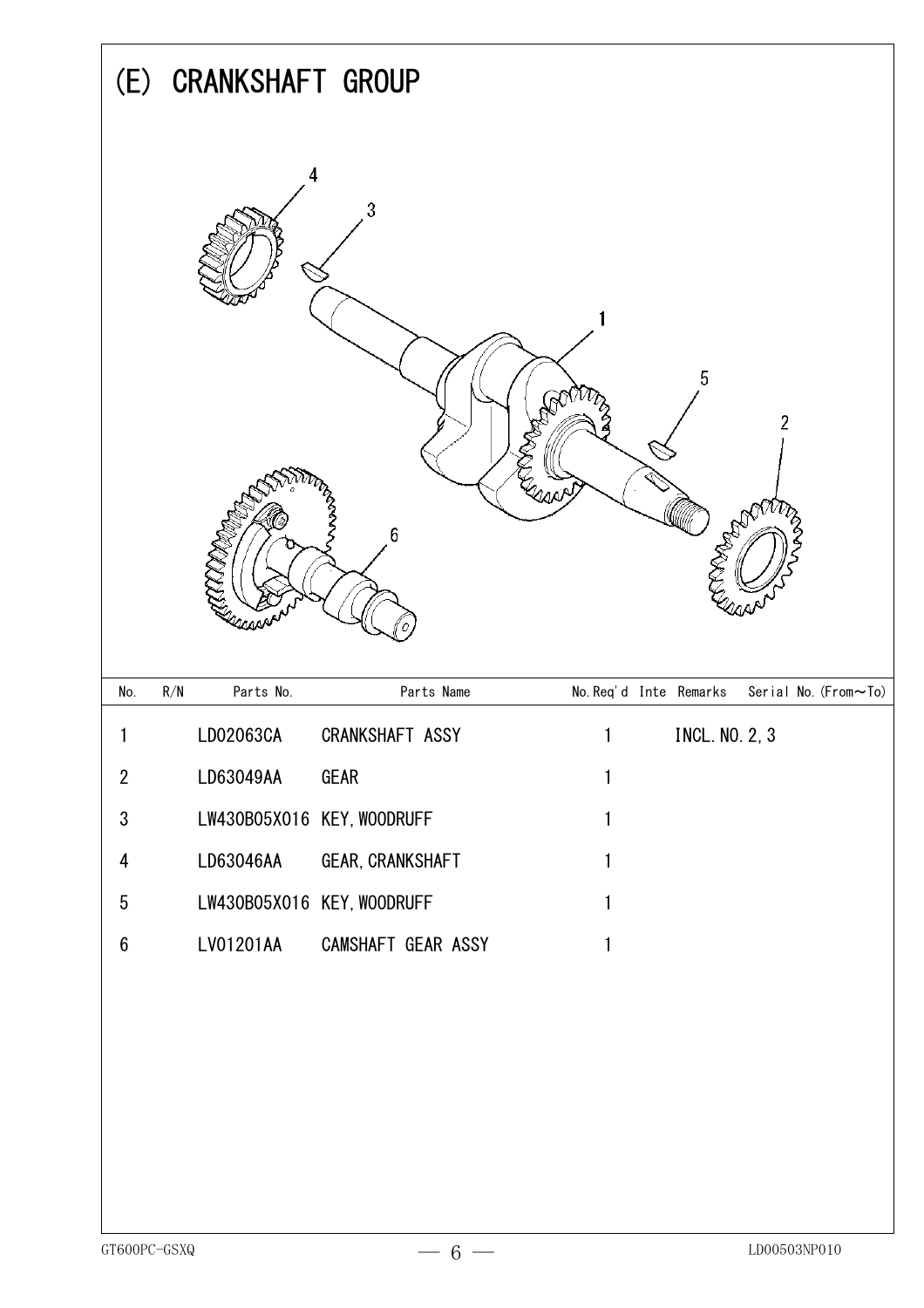|                  | PISTON & ROD GROUP<br>(F) |             |                                         |                        |                      |  |
|------------------|---------------------------|-------------|-----------------------------------------|------------------------|----------------------|--|
|                  |                           |             | $\mathbb{C}^{\mathbb{Z}}$<br>$\bigcirc$ | (ज                     | ᡂ                    |  |
| No.              | R/N                       | Parts No.   | Parts Name                              | No. Req'd Inte Remarks | Serial No. (From~To) |  |
| 1                |                           | LD03031AA   | CONNECTING ROD ASSY                     | 1                      | STD INCL. NO. 2      |  |
| $\mathbf{1}$     | $\mathbf{1}$              | LD03031BA   | CONNECTING ROD ASSY                     | $\mathbf{1}$           | US 0.25 INCL. NO. 2  |  |
| $\mathbf{1}$     | 2 <sup>1</sup>            | LD03031CA   | CONNECTING ROD ASSY                     | $\mathbf{1}$           | US 0.50 INCL. NO. 2  |  |
| $\overline{2}$   |                           | LB800B06030 | <b>BOLT, FLANGE</b>                     | $\overline{2}$         |                      |  |
| $\sqrt{3}$       |                           | LP16007AA   | <b>PISTON</b>                           | $\mathbf{1}$           | <b>STD</b>           |  |
| $\mathfrak{S}$   | $\mathbf{1}$              | LP16007BA   | <b>PISTON</b>                           | $\mathbf{1}$           | OS 0.25              |  |
| $\mathfrak{S}$   | 2 <sup>1</sup>            | LP16007CA   | <b>PISTON</b>                           | $\mathbf{1}$           | OS 0.50              |  |
| 4                |                           | LP55001BA   | PIN, PISTON                             | $\mathbf{1}$           |                      |  |
| $\sqrt{5}$       |                           | LP02016AA   | PISTON RING SET                         | $\mathbf{1}$           | <b>STD</b>           |  |
| $\sqrt{5}$       | $\mathbf{1}$              | LP02016BA   | PISTON RING SET                         | $\mathbf{1}$           | OS 0.25              |  |
| 5                | 2 <sup>1</sup>            | LP02016CA   | PISTON RING SET                         | $\mathbf{1}$           | OS 0.50              |  |
| $\boldsymbol{6}$ |                           | LP90003AA   | CLIP, PISTON PIN                        | $\overline{2}$         |                      |  |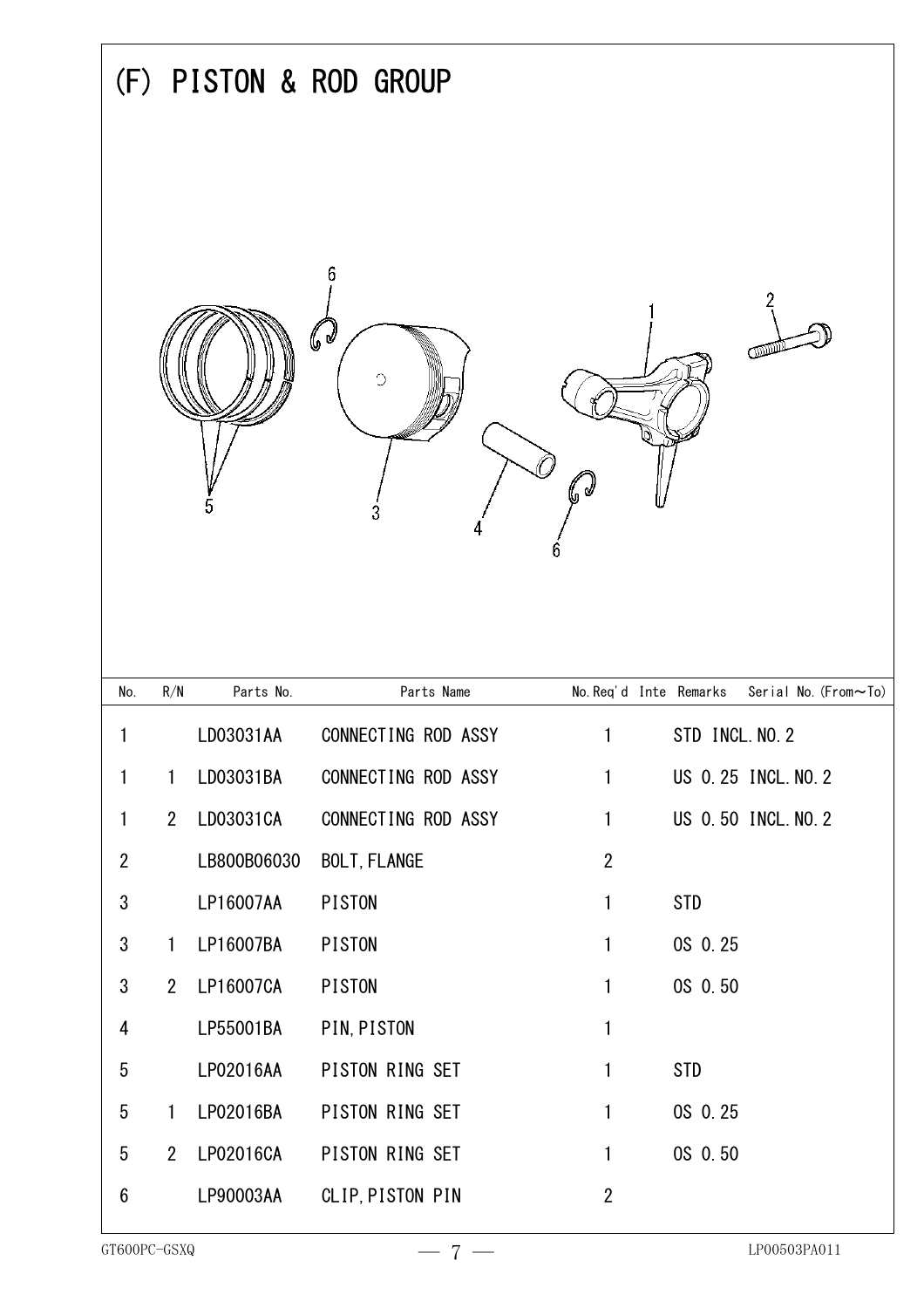|                         | <b>MAGNETO GROUP</b><br>$\left( \mathbf{G}\right)$ |                     |                                                |  |  |
|-------------------------|----------------------------------------------------|---------------------|------------------------------------------------|--|--|
|                         | 5                                                  | 3<br>دەرا<br>2<br>6 |                                                |  |  |
| No.                     | $\mathsf{R}/\mathsf{N}$<br>Parts No.               | Parts Name          | No. Req'd Inte Remarks<br>Serial No. (From~To) |  |  |
| 1                       | LE12038AA                                          | <b>FLYWHEEL</b>     | 1                                              |  |  |
| $\boldsymbol{2}$        | LE24020AA                                          | COIL, IGNITION      | 1                                              |  |  |
| $\mathfrak{S}$          | LE90073BA                                          | <b>TUBE</b>         | 1                                              |  |  |
| $\overline{\mathbf{4}}$ | LE90202AA                                          | FAN                 | 1                                              |  |  |
| $\sqrt{5}$              | LU70007AA                                          | CLIP                | 1                                              |  |  |
| $\boldsymbol{6}$        | LB800A06020                                        | <b>BOLT, FLANGE</b> | $\mathbf{2}$                                   |  |  |
| $\overline{7}$          | LFR41231                                           | <b>NUT</b>          | 1                                              |  |  |
|                         |                                                    |                     |                                                |  |  |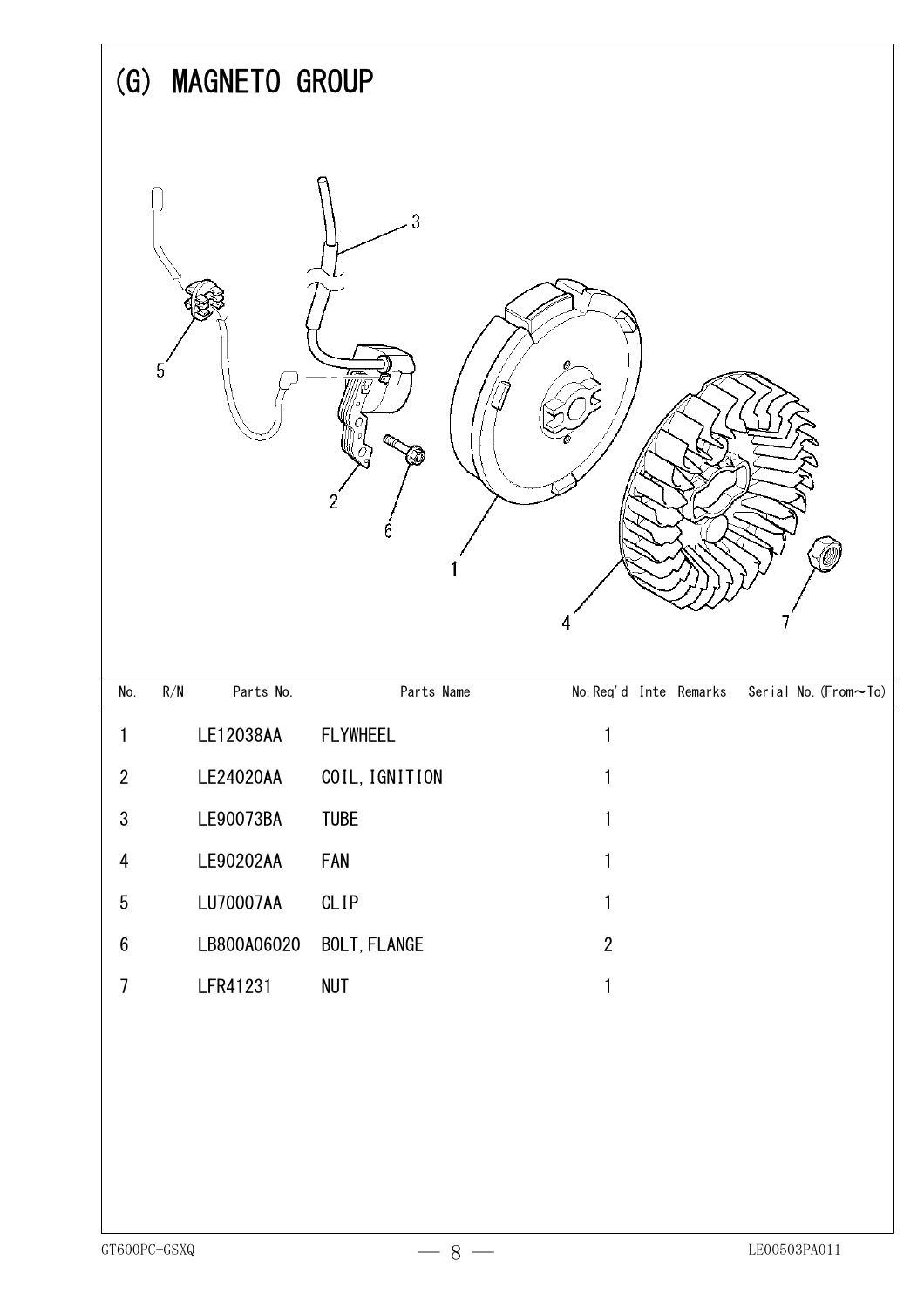|                          | (H) AIR CLEANER GROUP |                    |                                                |  |  |  |
|--------------------------|-----------------------|--------------------|------------------------------------------------|--|--|--|
|                          | 6                     | 10<br>5<br>Vđ<br>9 | $\mathfrak{Z}$<br>2<br>8<br>8                  |  |  |  |
| No.                      | Parts No.<br>R/N      | Parts Name         | No. Req'd Inte Remarks<br>Serial No. (From~To) |  |  |  |
| 1                        | LA11022AA             | CASE, CLEANER      | 1                                              |  |  |  |
| $\overline{2}$           | LA20070AA             | COVER, CLEANER     | $\mathbf{1}$                                   |  |  |  |
| $\sqrt{3}$               | LA30024BA             | GRID               | $\mathbf{1}$                                   |  |  |  |
| $\overline{\mathbf{4}}$  | LA40074AA             | ELEMENT, CLEANER   | $\mathbf{1}$                                   |  |  |  |
| $\sqrt{5}$               | LA90122AA             | <b>PLATE</b>       | $\mathbf{1}$                                   |  |  |  |
| $\boldsymbol{6}$         | LL41005BA             | TUBE, BREATHER     | 1                                              |  |  |  |
| $\overline{\phantom{a}}$ | LB151B06075           | BOLT, STUD         | $\overline{2}$                                 |  |  |  |
| $\, 8$                   | LA90124AA             | <b>BOLT</b>        | $\overline{2}$                                 |  |  |  |
| $\boldsymbol{9}$         | LN801A06              | NUT, FLANGE        | $\overline{2}$                                 |  |  |  |
| 10                       | LW34029AA             | GASKET, CARBURETOR | $\mathbf{1}$                                   |  |  |  |
|                          |                       |                    |                                                |  |  |  |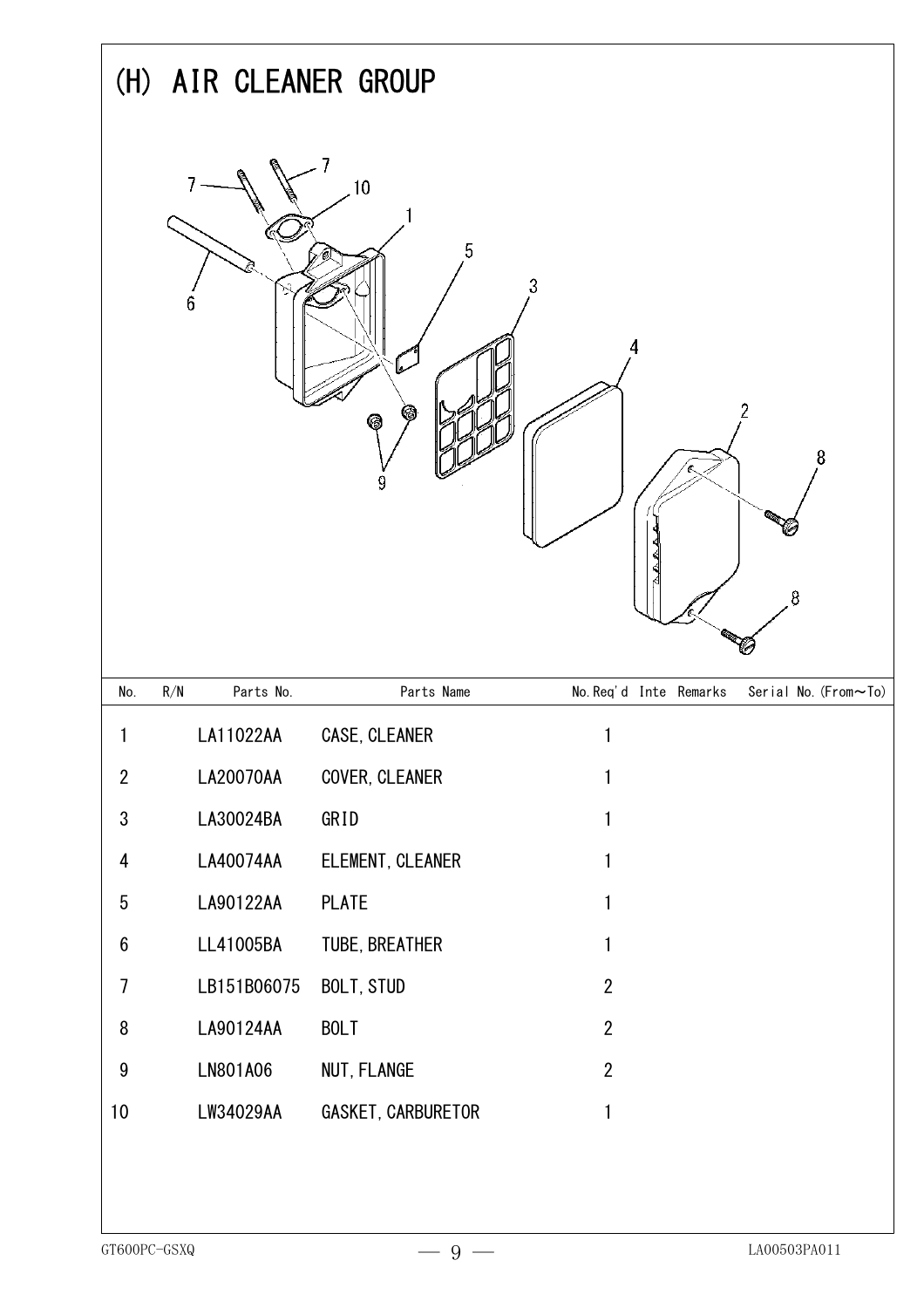|                  | (I) CARBURETOR GROUP                 |                    |                                     |                      |
|------------------|--------------------------------------|--------------------|-------------------------------------|----------------------|
|                  |                                      | Ç<br>Õ.<br>o       | 3<br>$\overline{2}$<br>3<br>$\circ$ |                      |
| No.              | $\mathsf{R}/\mathsf{N}$<br>Parts No. | Parts Name         | No. Req'd Inte Remarks              | Serial No. (From~To) |
| 1                | LK13039EB                            | CARBURETOR (F)     | 1                                   |                      |
| $\boldsymbol{2}$ | LK33005AA                            | <b>INSULATOR</b>   | 1                                   |                      |
| $\sqrt{3}$       | LW34029AA                            | GASKET, CARBURETOR | $\mathbf{2}$                        |                      |
|                  |                                      |                    |                                     |                      |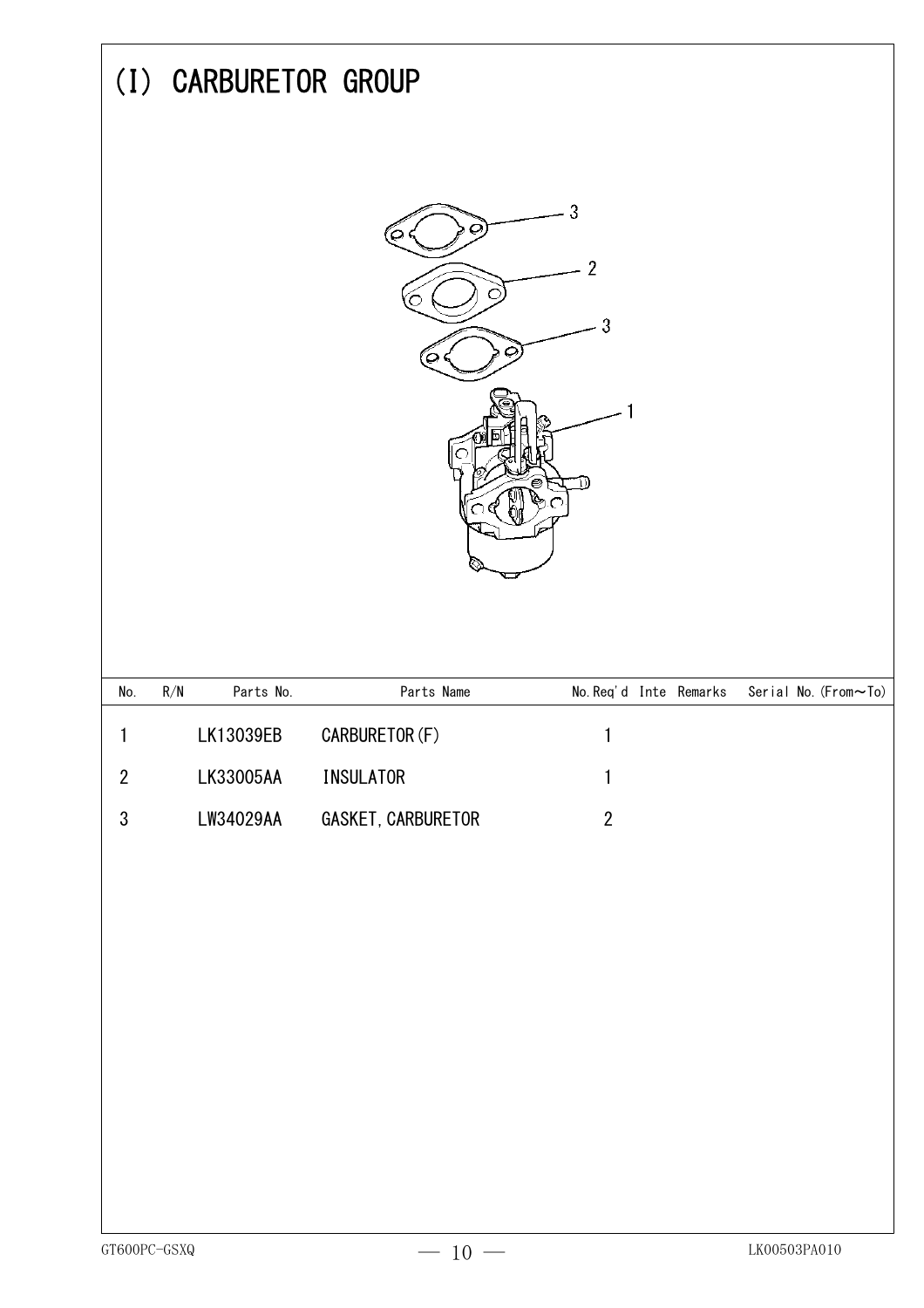|                         | (J) CONTROL PANEL GROUP                         |                     |                                                                    |   |                      |
|-------------------------|-------------------------------------------------|---------------------|--------------------------------------------------------------------|---|----------------------|
|                         | 4<br>5<br>9<br>$\mathcal{C}_{\mathscr{P}}$<br>Ō | 9                   | 10<br>O<br>3<br>8<br>©<br>10<br>Ó<br>6<br>Ó<br>8<br>$\overline{c}$ | ¥ | 11                   |
| No.                     | Parts No.<br>R/N                                |                     | Parts Name<br>No. Req'd Inte Remarks                               |   | Serial No. (From~To) |
| 1                       | LG03031AA                                       | PANEL, CONTROL      | 1                                                                  |   |                      |
| $\overline{2}$          | LG22018AA                                       | SHAFT, GOV          | 1                                                                  |   |                      |
| $\sqrt{3}$              | LG31030AA                                       | LEVER, GOV          | 1                                                                  |   |                      |
| $\overline{\mathbf{4}}$ | LG41023AA                                       | ROD, GOV            | 1                                                                  |   |                      |
| $\sqrt{5}$              | LG42024AA                                       | SPRING, ROD         | 1                                                                  |   |                      |
| $\boldsymbol{6}$        | LG90015AA                                       | <b>WASHER</b>       | 1                                                                  |   |                      |
| $\overline{1}$          | LG90016AA                                       | SEAL, DUST          | 1                                                                  |   |                      |
| $\, 8$                  | LU70006AA                                       | <b>CLIP</b>         | 1                                                                  |   |                      |
| $\boldsymbol{9}$        | LB800A06012                                     | <b>BOLT, FLANGE</b> | $\overline{2}$                                                     |   |                      |
| $10$                    | LFR42734                                        | NUT, FLANGE         | $\overline{2}$                                                     |   |                      |
| 11                      | LB800A06008K BOLT, FLANGE                       |                     | $\mathbf{2}$                                                       |   |                      |
|                         |                                                 |                     |                                                                    |   |                      |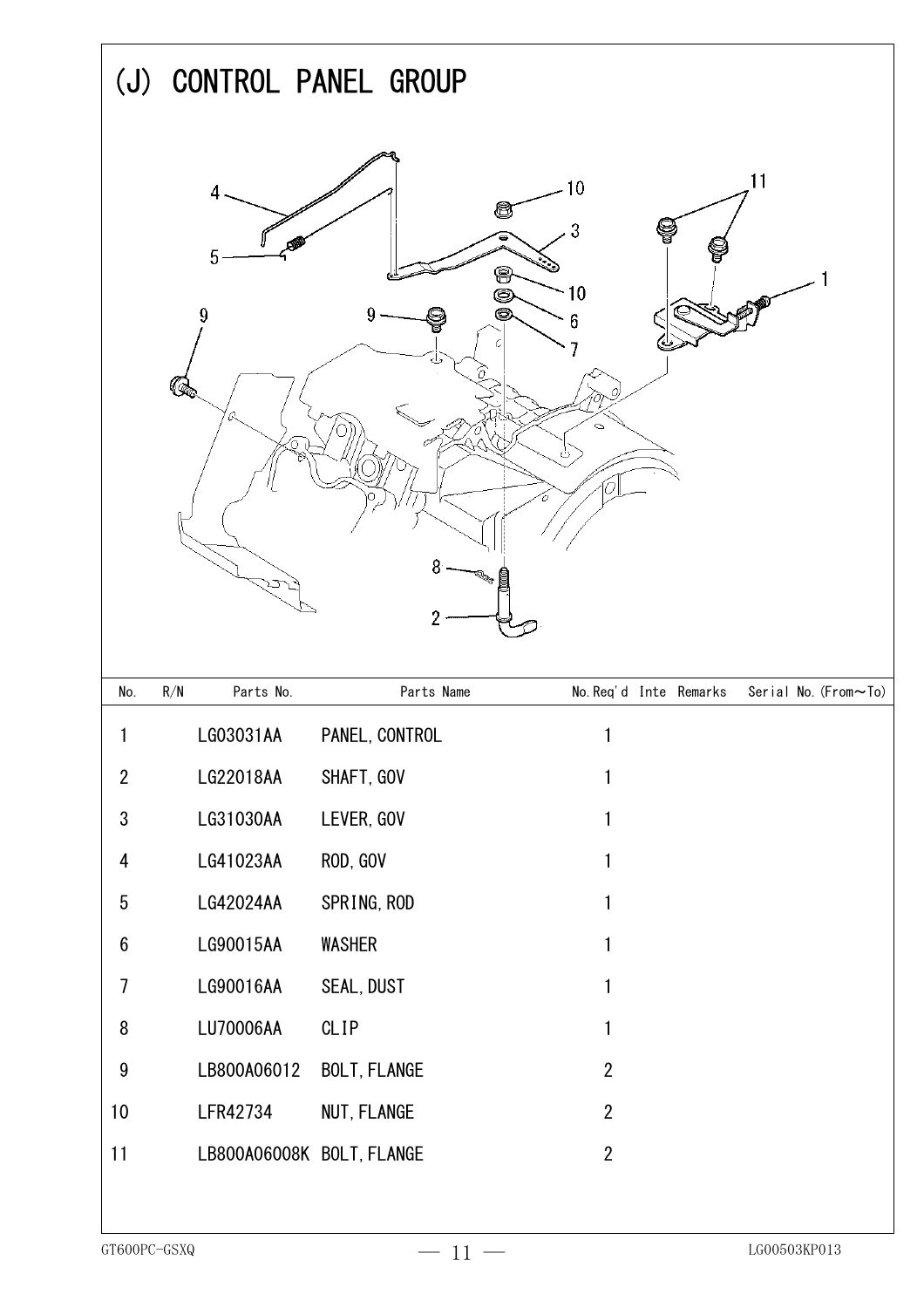|                         | (K) FAN COVER GROUP |                              |                                                                                                                     |  |  |
|-------------------------|---------------------|------------------------------|---------------------------------------------------------------------------------------------------------------------|--|--|
|                         | o<br>2              | $\overline{3}$<br>$\sqrt{5}$ | o<br>5<br>$\mathbf{e}% _{T}^{(t)}\mathbf{v}^{T}$<br>Vð<br>Ó.<br>c<br>$\mathcal{Q}_{\zeta \gamma}$<br>$\overline{5}$ |  |  |
| No.                     | R/N<br>Parts No.    | Parts Name                   | No. Req'd Inte Remarks<br>Serial No. (From~To)                                                                      |  |  |
| 1                       | LH27029AD           | COVER, FAN                   | $\mathbf{1}$                                                                                                        |  |  |
| $\overline{2}$          | LH40067CA           | COVER, CYLINDER              | 1                                                                                                                   |  |  |
| $\sqrt{3}$              | LH90054AA           | COVER                        | 1                                                                                                                   |  |  |
| $\overline{\mathbf{4}}$ | LH90055BA           | COVER                        | 1                                                                                                                   |  |  |
| $\sqrt{5}$              | LB800A06012         | <b>BOLT, FLANGE</b>          | $5\phantom{.0}$                                                                                                     |  |  |
| GT600PC-GSXQ            |                     | $12 -$                       | LH00503PB010                                                                                                        |  |  |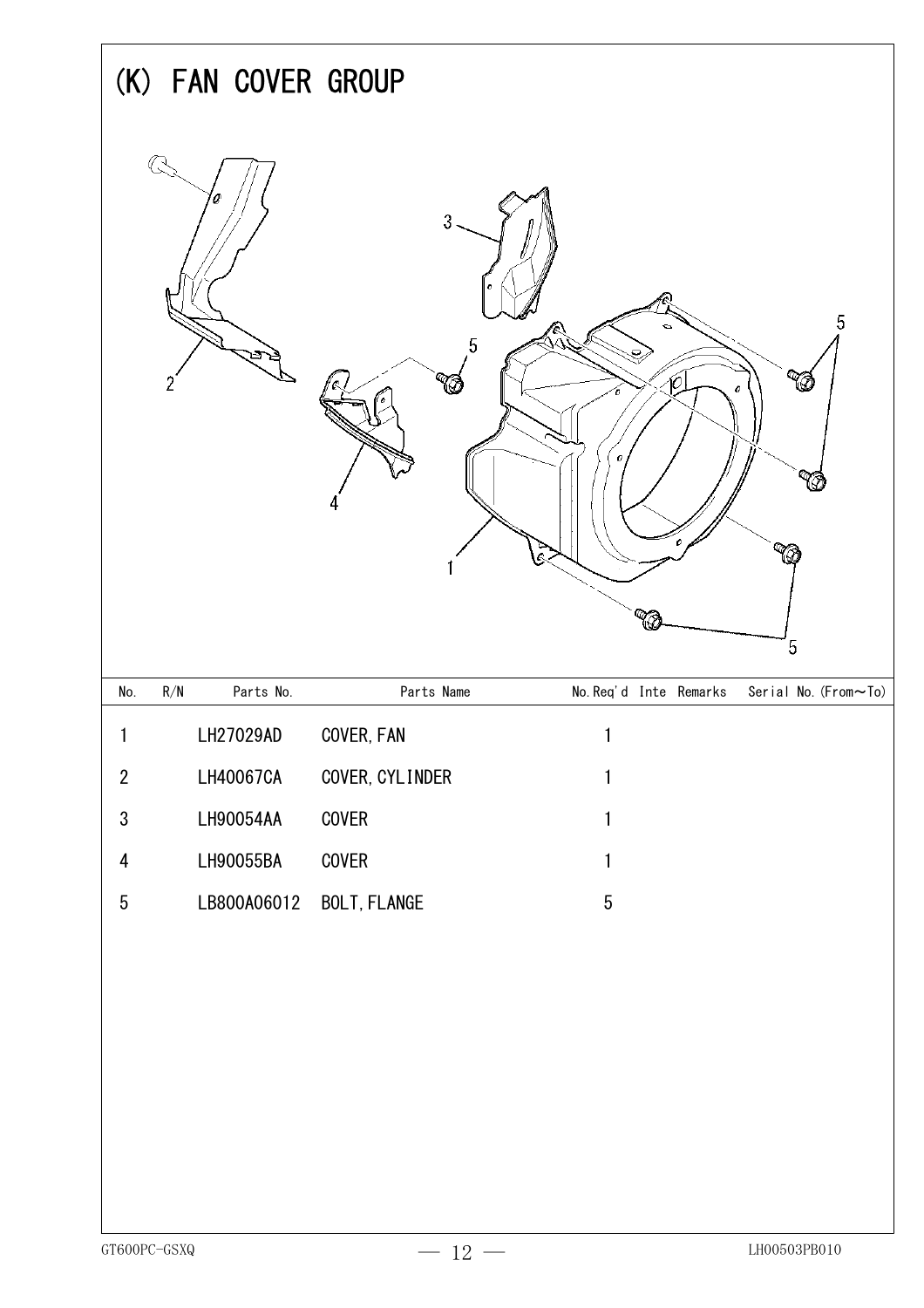|                         | (M) TANK GROUP                       |                     |                                                |
|-------------------------|--------------------------------------|---------------------|------------------------------------------------|
|                         |                                      |                     | $\overline{2}$                                 |
|                         |                                      |                     | 3                                              |
|                         |                                      |                     |                                                |
|                         |                                      |                     |                                                |
|                         |                                      |                     | 4                                              |
|                         |                                      |                     |                                                |
|                         |                                      |                     | 5                                              |
| No.                     | $\mathsf{R}/\mathsf{N}$<br>Parts No. | Parts Name          | No. Req'd Inte Remarks<br>Serial No. (From~To) |
| 1                       | LF04119AA                            | FUEL TANK ASSY      | <b>INCL. NO. 2, 3</b><br>1                     |
| $\overline{2}$          | LF05010CA                            | TANK CAP ASSY       | 1                                              |
| $\sqrt{3}$              | LF40003AA                            | FILTER, FUEL        | 1                                              |
| $\overline{\mathbf{4}}$ | LB800A06016                          | <b>BOLT, FLANGE</b> | $\overline{4}$                                 |
| $\sqrt{5}$              | LU70021AA                            | CLIP                | 1                                              |
|                         |                                      |                     |                                                |
|                         |                                      |                     |                                                |
|                         |                                      |                     |                                                |
|                         |                                      |                     |                                                |
|                         |                                      |                     |                                                |
|                         |                                      |                     |                                                |
|                         |                                      |                     |                                                |
| GT600PC-GSXQ            |                                      | 13                  | LF00503QA010                                   |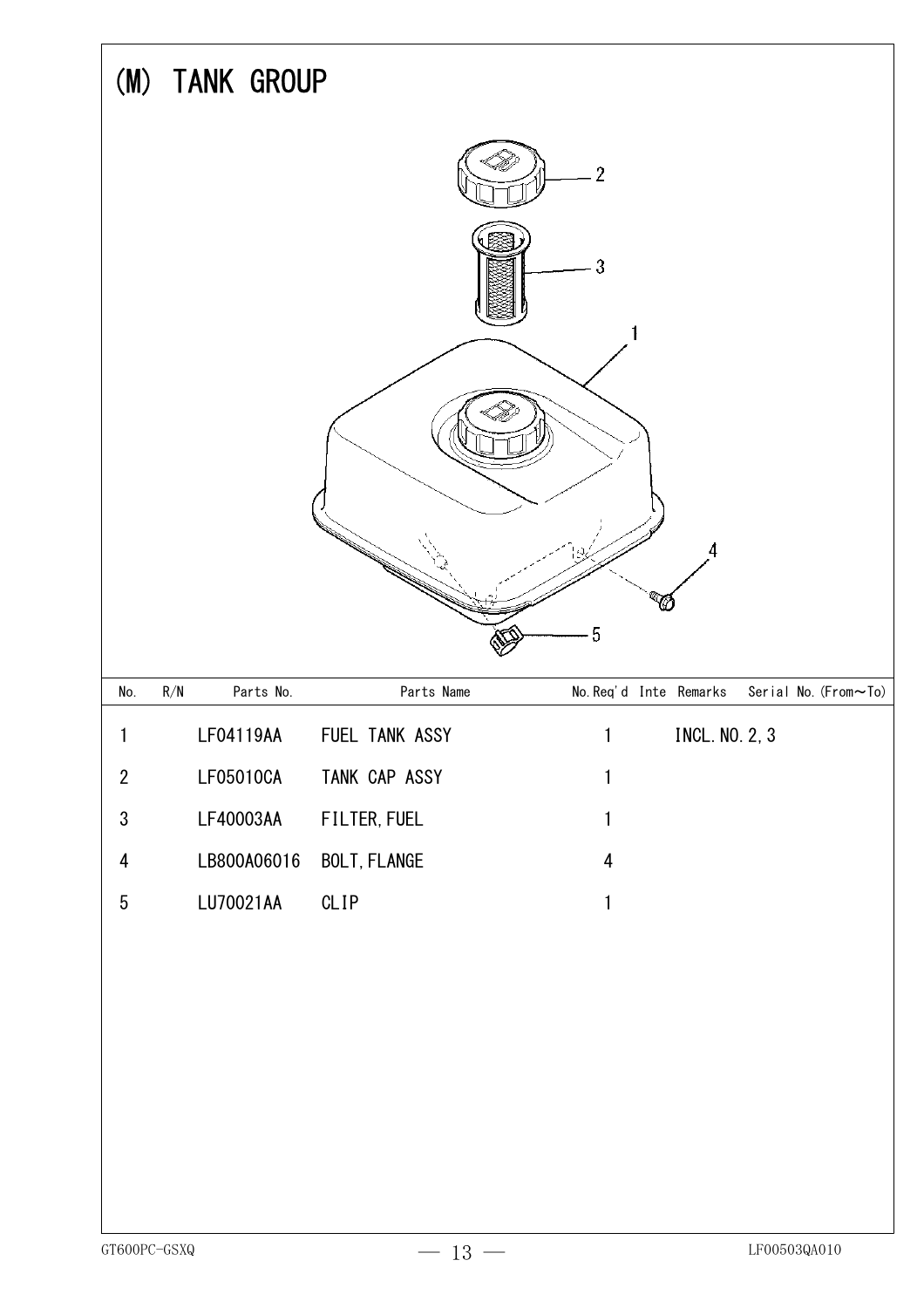|                | (N) COCK GROUP                       |                     |                          |                      |
|----------------|--------------------------------------|---------------------|--------------------------|----------------------|
|                |                                      | K)<br>3<br>87<br>4  | $\overline{2}$<br>5<br>4 |                      |
| No.            | $\mathsf{R}/\mathsf{N}$<br>Parts No. | Parts Name          | No. Req'd Inte Remarks   | Serial No. (From~To) |
| 1              | LF31034AA                            | COCK, FUEL          | 1                        |                      |
| $\sqrt{2}$     | LF40012AA                            | <b>FILTER, FUEL</b> | 1                        |                      |
| $\mathfrak{S}$ | LU70020AA                            | CLIP                | 1                        |                      |
| 4              | LU70021BA                            | CLIP                | $\mathbf{2}$             |                      |
| $\sqrt{5}$     | LU12026AA                            | TAP-SCREW           | 1                        |                      |
|                |                                      |                     |                          |                      |
| GT600PC-GSXQ   |                                      | $-14-$              |                          | $\rm LF00511AA010$   |

 $\Gamma$ 

 $\overline{\mathbf{1}}$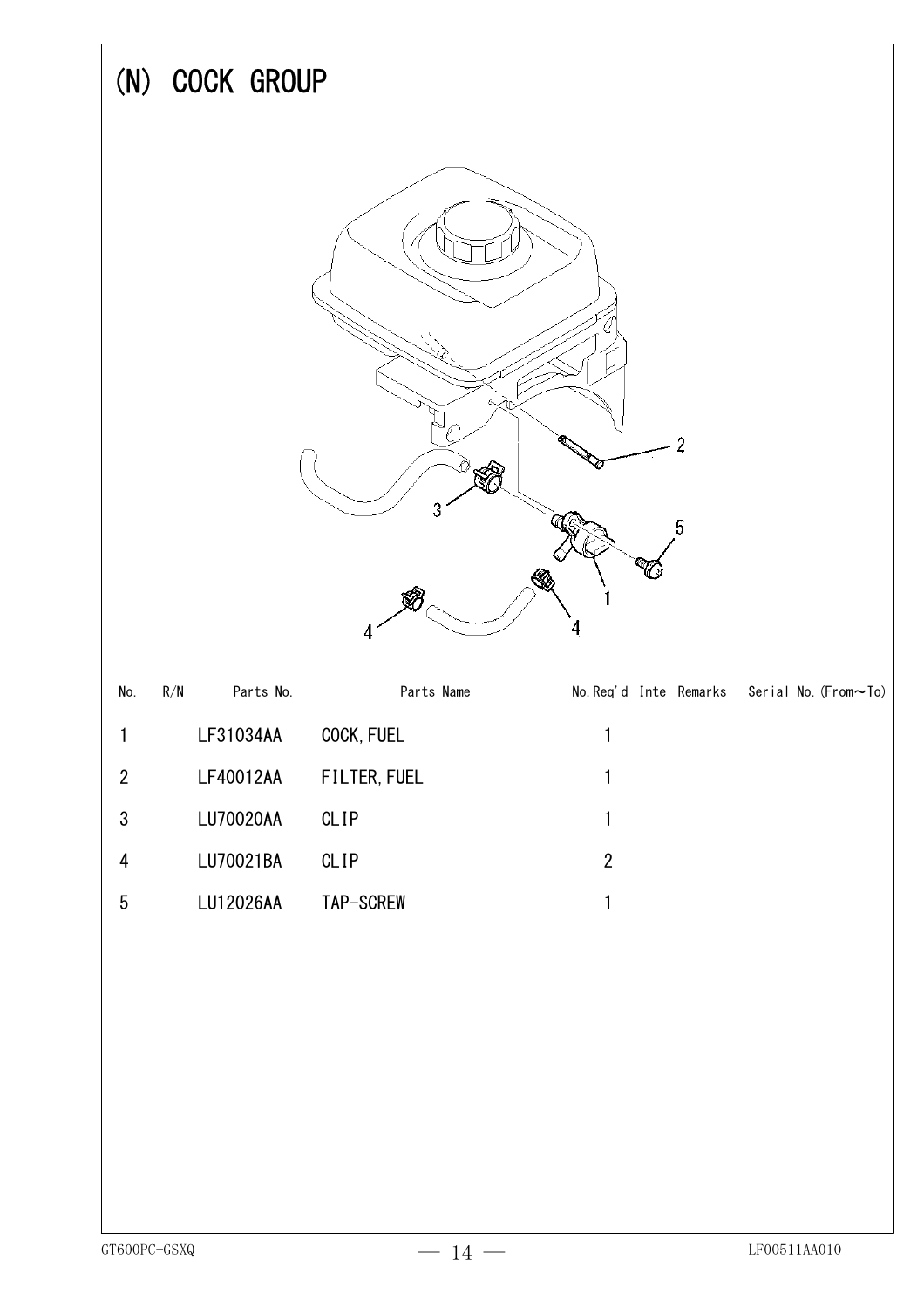| (R)              |                                      | RECOIL STARTER GROUP |                        |                    |                      |
|------------------|--------------------------------------|----------------------|------------------------|--------------------|----------------------|
|                  | $\overline{2}$                       |                      |                        | 3 <sup>°</sup>     | 3                    |
| No.              | $\mathsf{R}/\mathsf{N}$<br>Parts No. | Parts Name           | No. Req'd Inte Remarks |                    | Serial No. (From~To) |
| 1                | LS02097AA                            | RECOIL STARTER ASSY  |                        | <b>INCL. NO. 2</b> |                      |
| $\boldsymbol{2}$ | LS30040CA                            | PULLEY, STARTER      | 1                      |                    |                      |
| $\sqrt{3}$       | LB800A06016K BOLT, FLANGE            |                      | $\sqrt{3}$             |                    |                      |
|                  |                                      |                      |                        |                    |                      |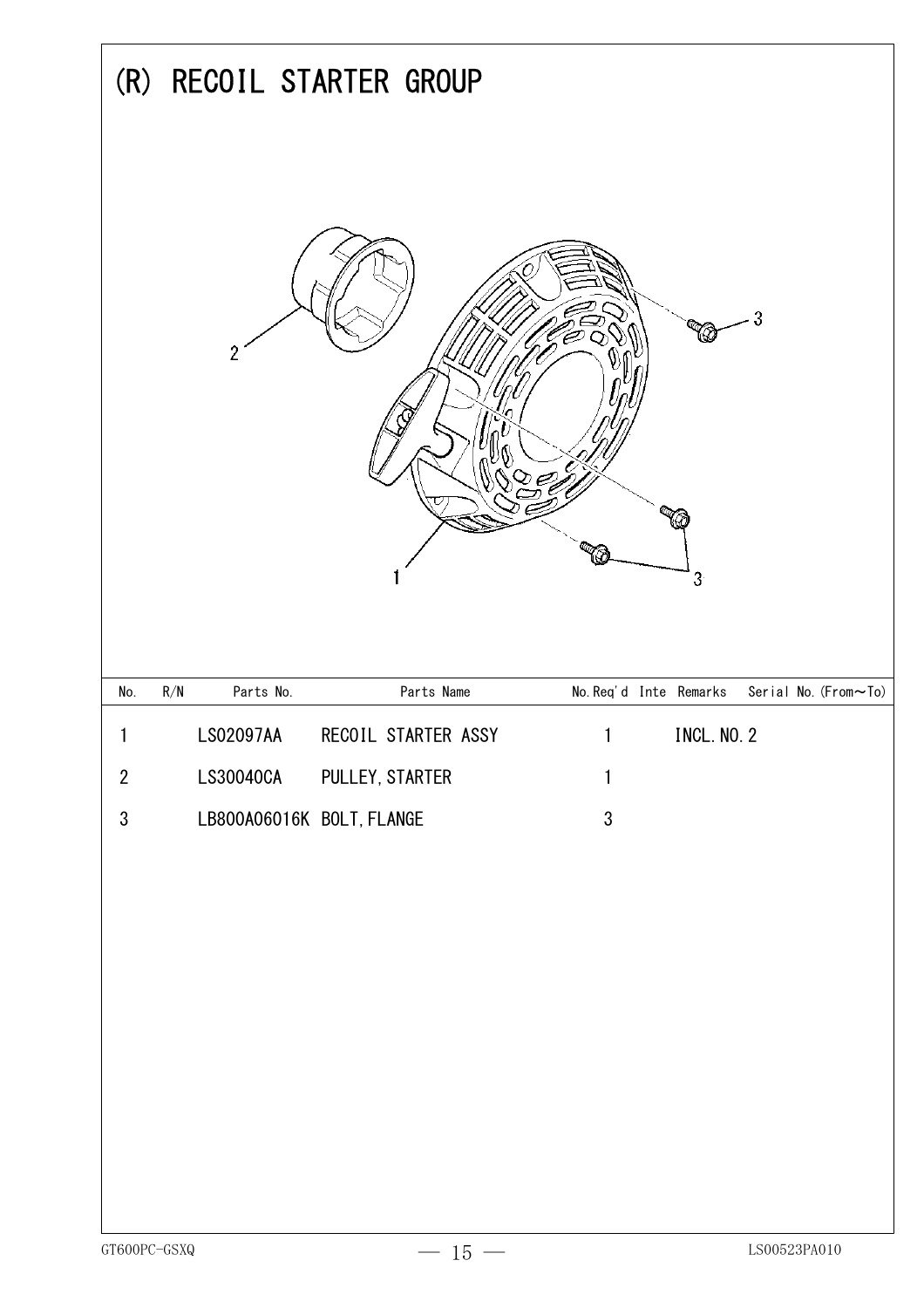|                         | (S) MUFFLER GROUP                    |                                    |                        |                      |
|-------------------------|--------------------------------------|------------------------------------|------------------------|----------------------|
|                         |                                      | ⅏<br>₫<br>6<br>$\overline{2}$<br>4 | ?<br>5                 |                      |
| No.                     | $\mathsf{R}/\mathsf{N}$<br>Parts No. | Parts Name                         | No. Req'd Inte Remarks | Serial No. (From~To) |
| 1                       | LM02140AA                            | MUFFLER ASSY                       | $\mathbf{1}$           |                      |
| $\overline{2}$          | LM30022AA                            | PIPE, EXHAUST                      | $\mathbf{1}$           |                      |
| $\sqrt{3}$              | LN801A06                             | NUT, FLANGE                        | $\sqrt{3}$             |                      |
| $\overline{\mathbf{4}}$ | LZZ70028C                            | NUT, CONICAL SPG                   | $\sqrt{2}$             |                      |
| $\sqrt{5}$              | <b>LM70040AA</b>                     | <b>GASKET, MUFFLER</b>             | 1                      |                      |
| $\boldsymbol{6}$        | LM70041AA                            | <b>GASKET, MUFFLER</b>             | 1                      |                      |
| GT600PC-GSXQ            |                                      | $16 -$                             |                        | LM00513PA010         |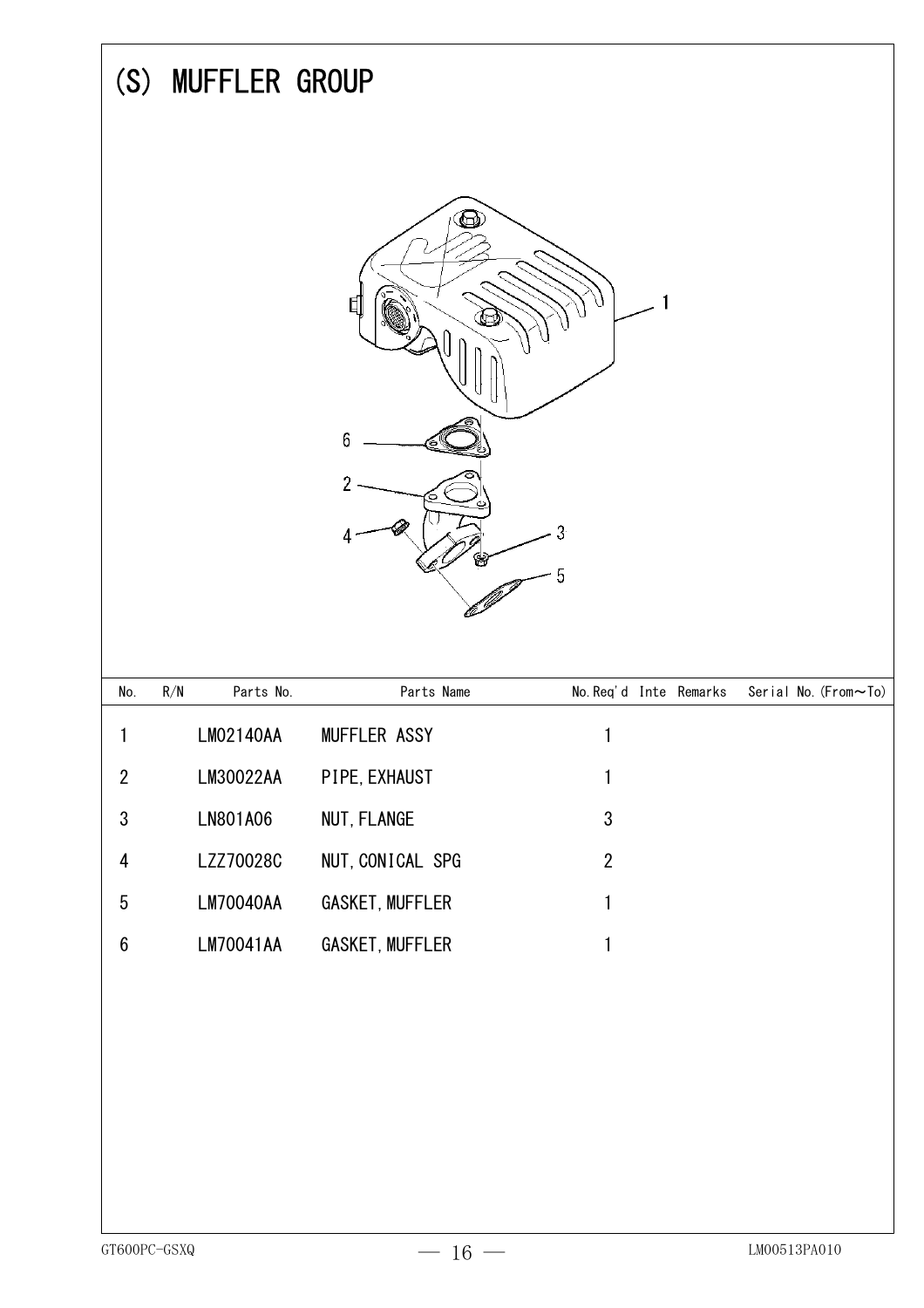|                  | (U) SWITCH GROUP                     |              |                                                |
|------------------|--------------------------------------|--------------|------------------------------------------------|
|                  |                                      |              | $\boldsymbol{2}$<br>$\sqrt{3}$                 |
| No.              | $\mathsf{R}/\mathsf{N}$<br>Parts No. | Parts Name   | No. Req'd Inte Remarks<br>Serial No. (From~To) |
| 1                | LE80021AA                            | SWITCH, STOP | 1                                              |
| $\boldsymbol{2}$ | LE90190AA                            | WIRE, LEAD   | 1                                              |
| $\mathfrak{S}$   | LE90191AA                            | WIRE, LEAD   | 1                                              |
|                  |                                      |              |                                                |

 $\overline{1}$ 

 $\overline{\phantom{a}}$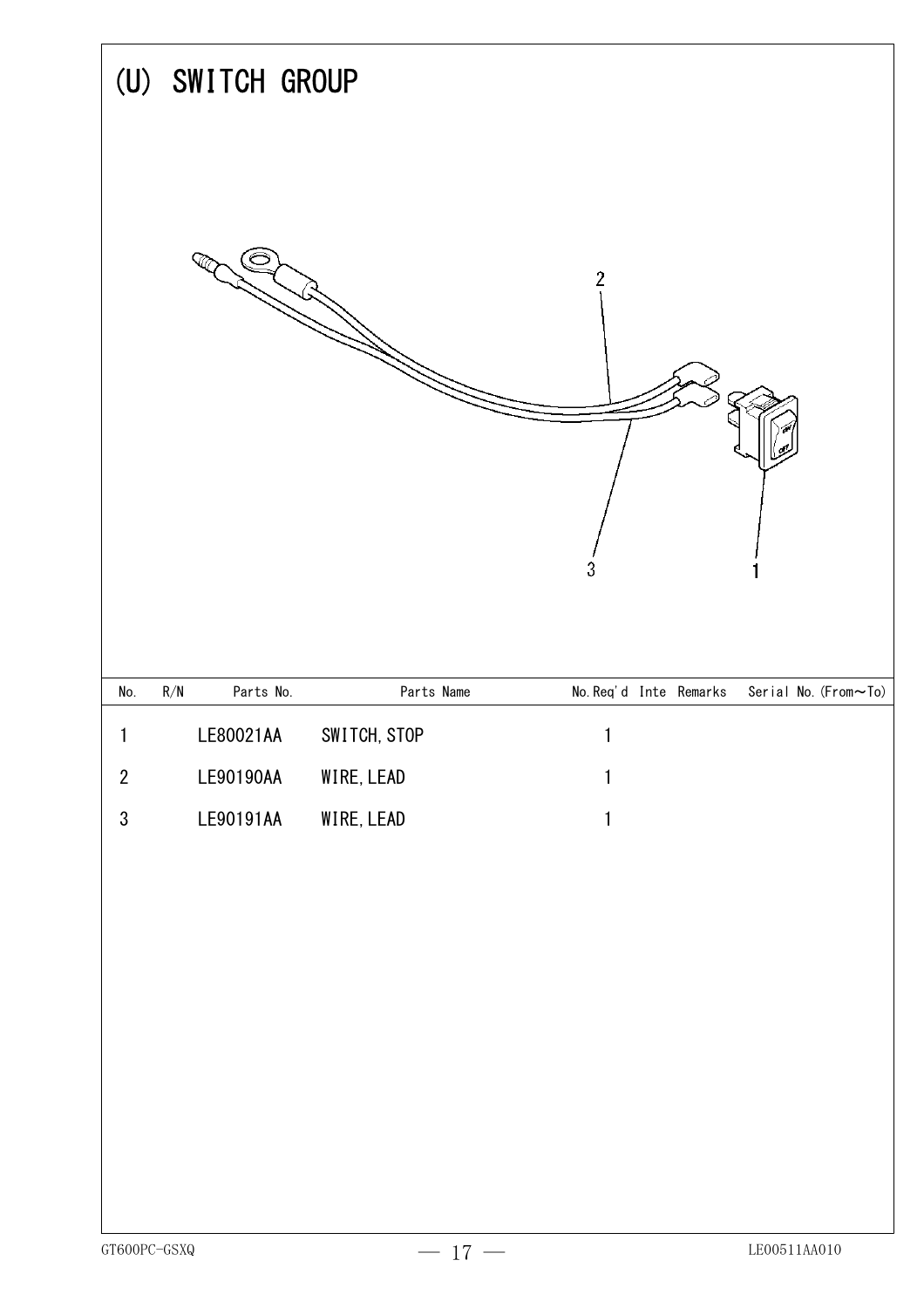| (X) COVER GROUP                             |               |                                             |
|---------------------------------------------|---------------|---------------------------------------------|
|                                             | $\mathscr{O}$ | $\overline{2}$<br>ঔ<br>$\overline{2}$       |
| $\mathsf{R}/\mathsf{N}$<br>Parts No.<br>No. | Parts Name    | No. Req'd Inte Remarks Serial No. (From~To) |
| LR40031DA<br>1                              | COVER, FRONT  | $\mathbf{1}$                                |
| LU12025AA<br>$\sqrt{2}$                     | TAP-SCREW     | $\sqrt{2}$                                  |
|                                             |               |                                             |
|                                             |               |                                             |
|                                             |               |                                             |
| ${\tt GT600PC\text{--}GSXQ}$                | $-$ 18 $-$    | ${\rm LRO0503AA010}$                        |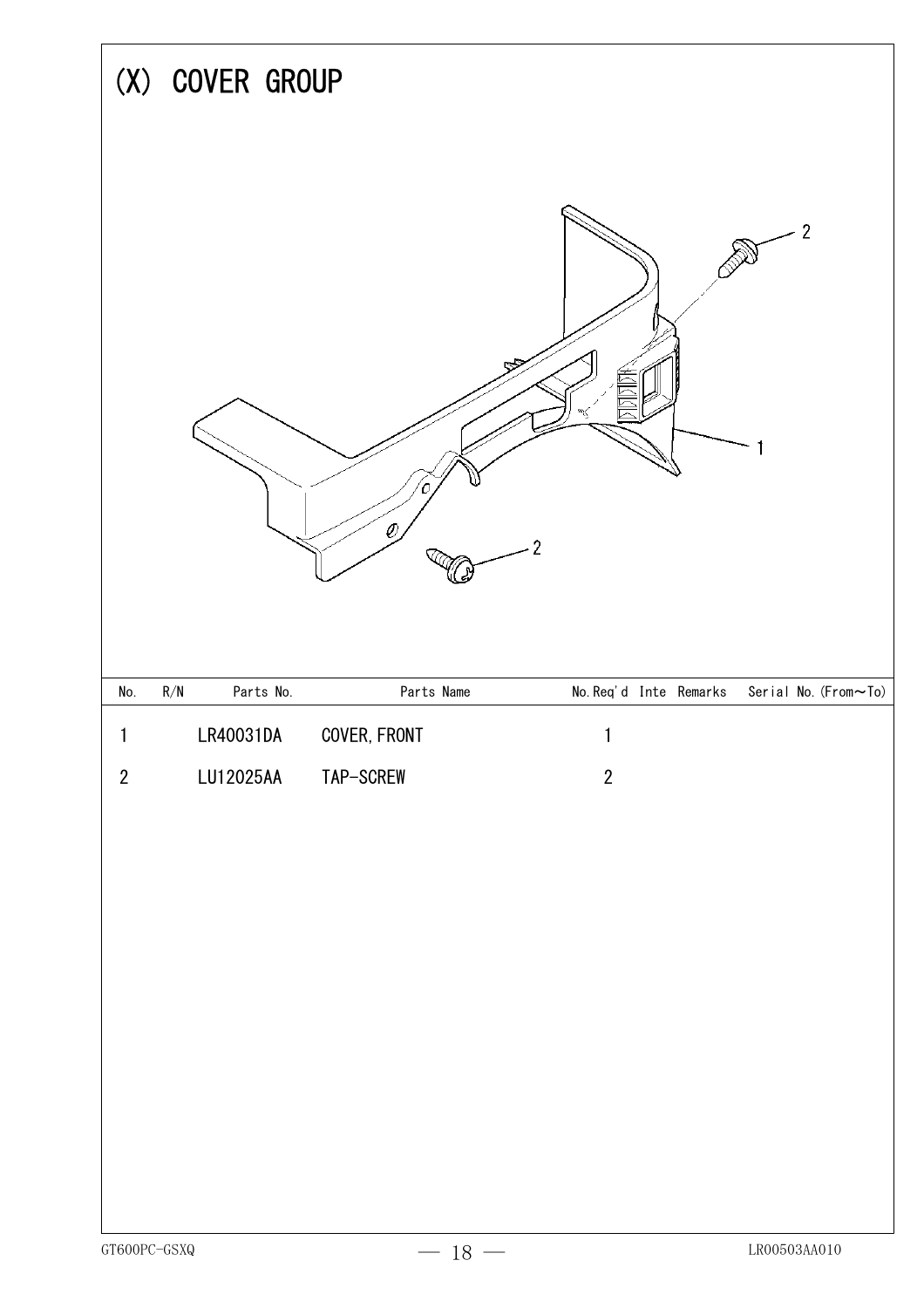|            | 1. BOLT, SPRING, COVER               |                |                        |                      |
|------------|--------------------------------------|----------------|------------------------|----------------------|
|            |                                      | $\mathfrak{Z}$ | $\overline{2}$<br>Ω    |                      |
| No.        | Parts No.<br>$\mathsf{R}/\mathsf{N}$ | Parts Name     | No. Req'd Inte Remarks | Serial No. (From~To) |
| 1          | LB151B08020                          | BOLT, STUD     | $\overline{2}$         |                      |
| $\sqrt{2}$ | LG34037HA                            | SPRING, GOV    | 1                      |                      |
| $\sqrt{3}$ | LH40073AA                            | COVER, TOP     | 1                      |                      |
|            |                                      |                |                        |                      |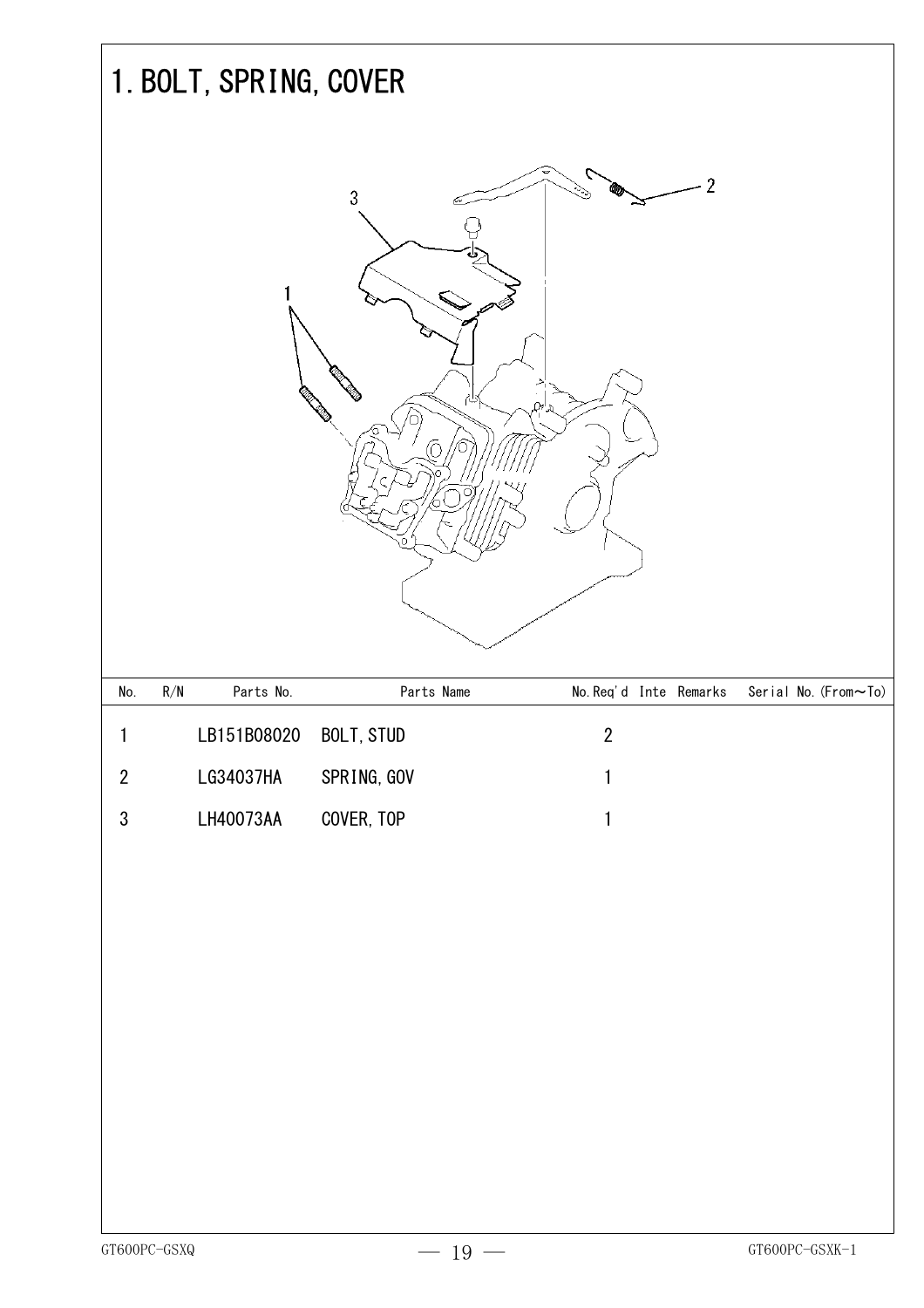|                  |                                      | 2. LEAD WIRE, PLUG, CAP |                                                |
|------------------|--------------------------------------|-------------------------|------------------------------------------------|
|                  |                                      |                         | 3<br>2                                         |
| No.              | $\mathsf{R}/\mathsf{N}$<br>Parts No. | Parts Name              | No. Req'd Inte Remarks<br>Serial No. (From~To) |
|                  | LE90069AA                            | WIRE, LEAD              |                                                |
| $\boldsymbol{2}$ | LE41014BA                            | PLUG, SPARK             | 1                                              |
| $\mathfrak{S}$   | <b>KE42027AA</b>                     | CAP, PLUG               | 1                                              |
|                  |                                      |                         |                                                |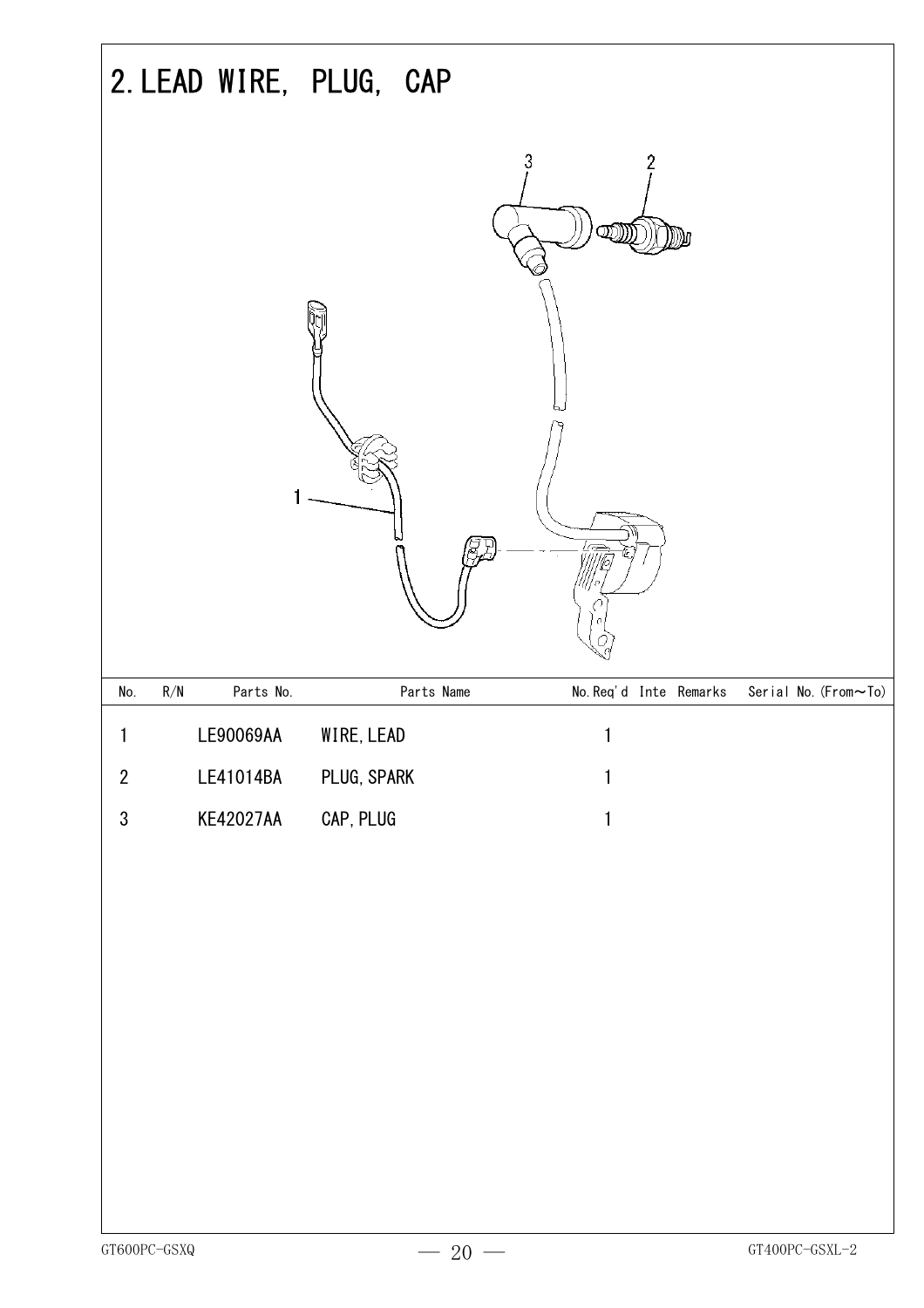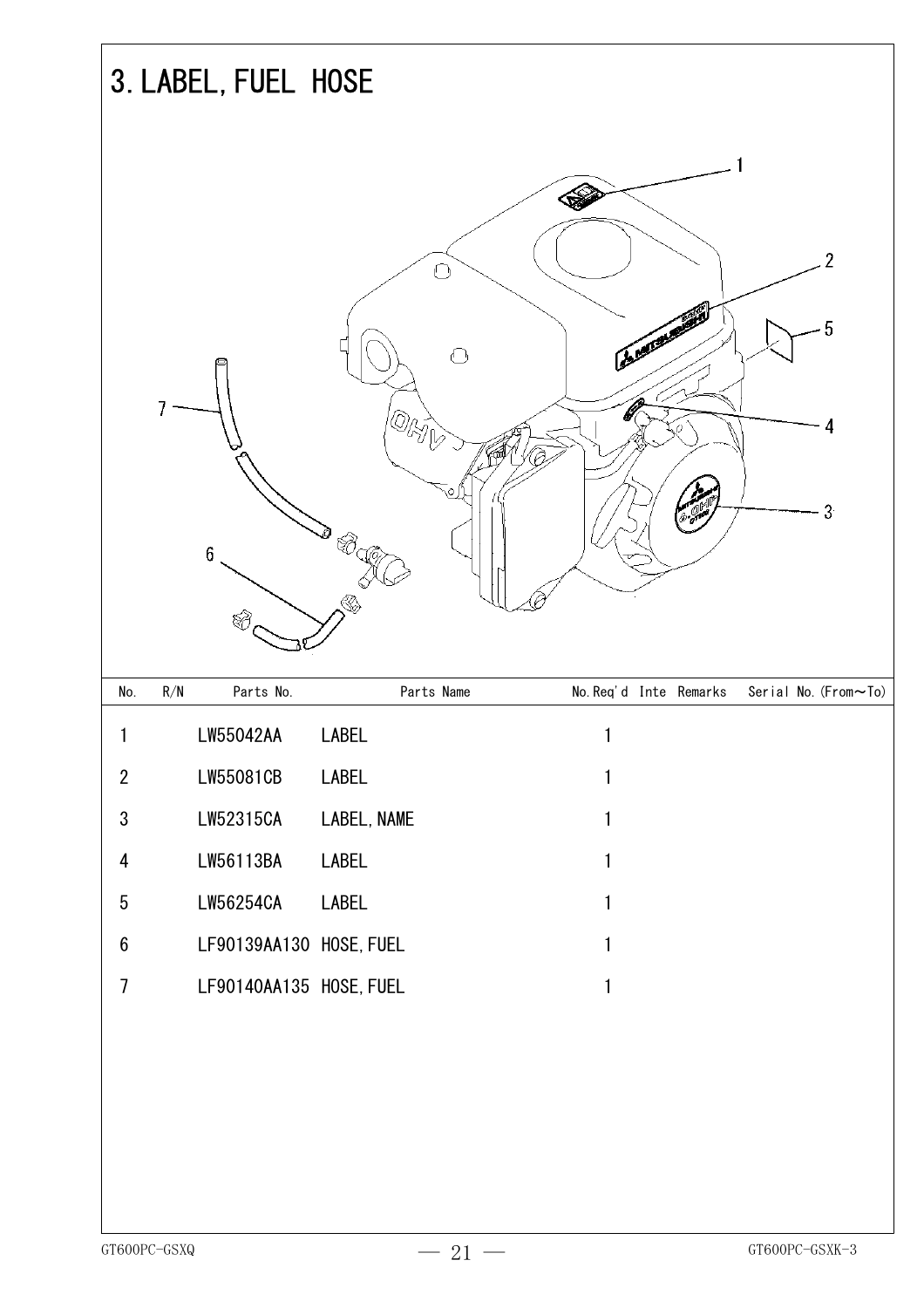|                  | <b>4. TOOL SET</b>                   |               |                        |                               |
|------------------|--------------------------------------|---------------|------------------------|-------------------------------|
|                  |                                      |               |                        | 3<br>$\overline{2}$           |
| No.              | $\mathsf{R}/\mathsf{N}$<br>Parts No. | Parts Name    | No. Req'd Inte Remarks | Serial No. ( $From \sim To$ ) |
| 1                | LN12004DA                            | SPANNER, BOX  | 1                      |                               |
| $\sqrt{2}$       | LN13001AA                            | DRIVER, SCREW | $\mathbf{1}$           |                               |
| $\boldsymbol{3}$ | LFA21533D                            | BAG, TOOL     | 1                      |                               |
|                  |                                      |               |                        |                               |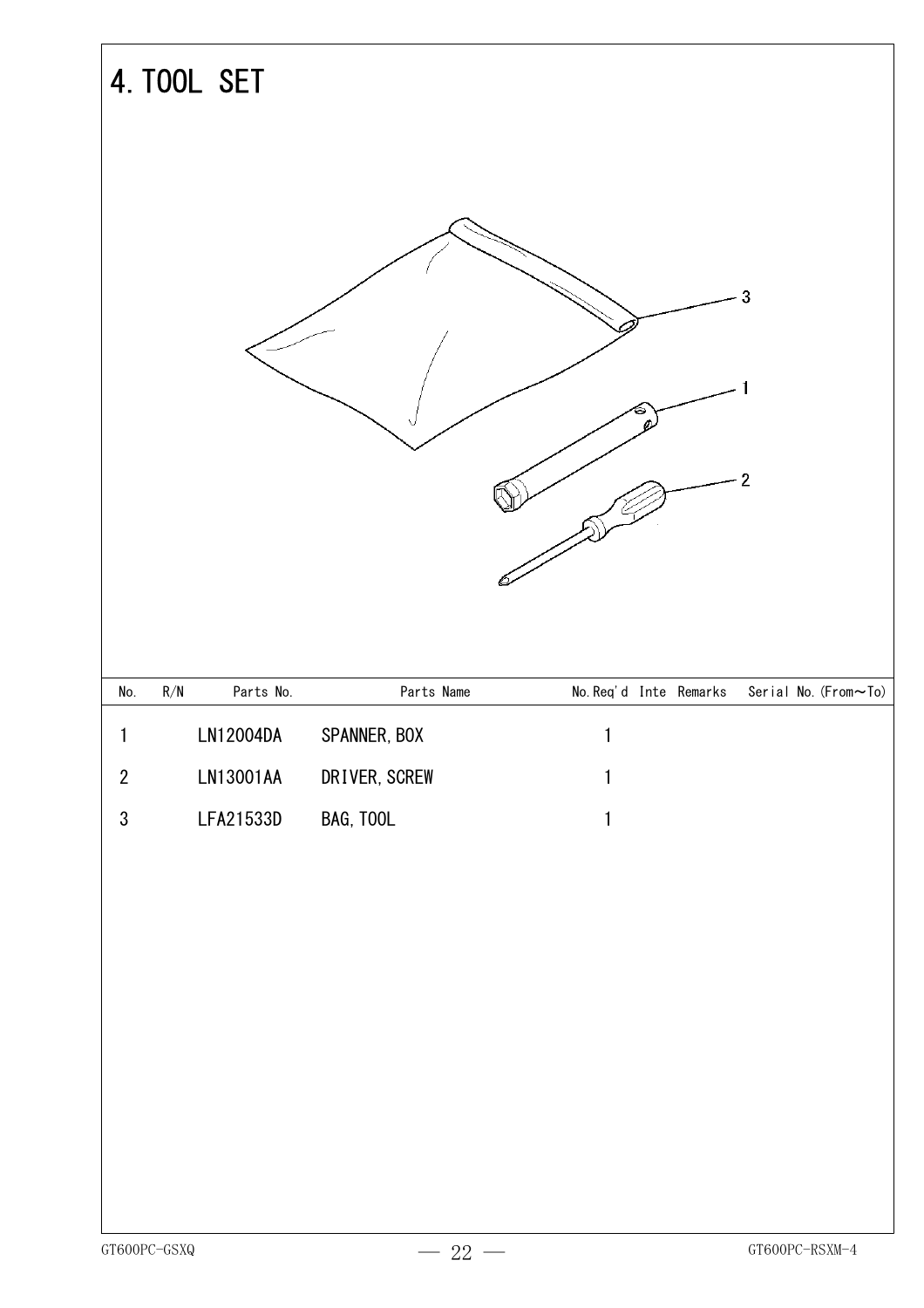|                  | 5. GASKET SET    |                        |                                                |
|------------------|------------------|------------------------|------------------------------------------------|
|                  | 1<br>6<br>h      | 8                      | £à<br>3<br>$\overline{2}$<br>نت<br>4           |
| No.              | Parts No.<br>R/N | Parts Name             | No. Req'd Inte Remarks<br>Serial No. (From~To) |
| 1                | LW39081DA        | GASKET SET             | INCL. NO. 2-8                                  |
| $\mathbf{2}$     | LC66015AA        | GASKET, HEAD           | 1                                              |
| $\sqrt{3}$       | LW33007AA        | GASKET, HEAD COVER     | 1                                              |
| 4                | LW31015AA        | GASKET, CRANKCASE      | 1                                              |
| $\sqrt{5}$       | LW34029AA        | GASKET, CARBURETOR     | 1                                              |
| $\boldsymbol{6}$ | LW34029AA        | GASKET, CARBURETOR     | $\overline{2}$                                 |
| $\overline{7}$   | <b>LM70040AA</b> | <b>GASKET, MUFFLER</b> | 1                                              |
| 8                | LM70041AA        | <b>GASKET, MUFFLER</b> | 1                                              |
|                  |                  |                        |                                                |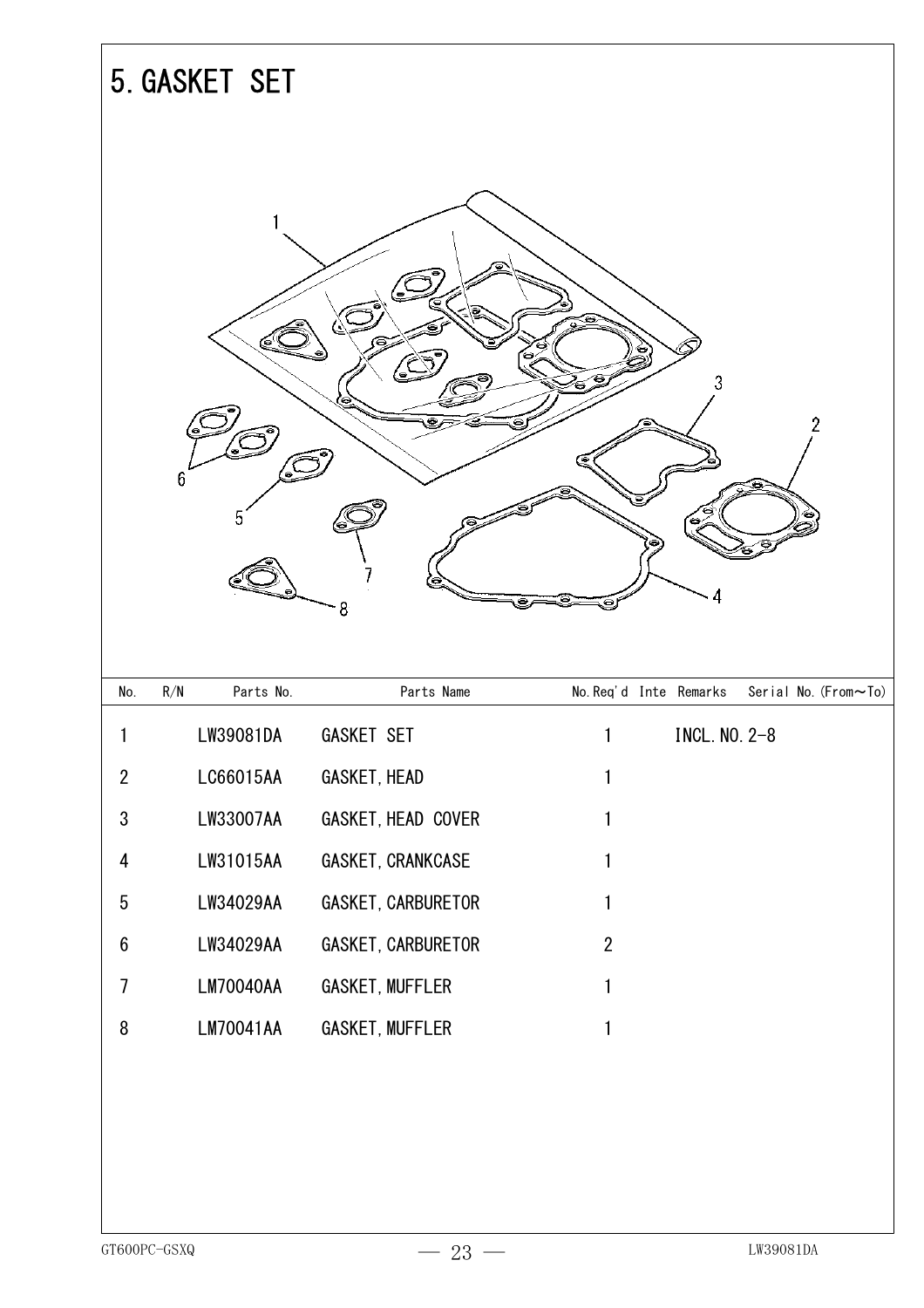## **INDEX**

| Page No.        | No.            | Parts No.        | Page No.        | No.              | Parts No         |
|-----------------|----------------|------------------|-----------------|------------------|------------------|
|                 |                | LB44013AA        | 6               | 5                | LW430B05X016     |
|                 | 2              | LG01003BA        | 6               | 6                | LV01201AA        |
|                 | 3              | <b>LG14004AA</b> |                 |                  | LD03031AA        |
|                 | 4              | <b>LG22022AA</b> | 7               |                  | LD03031BA        |
|                 | 5              | <b>LL22003AA</b> | 7               |                  | LD03031CA        |
|                 | 6              | <b>LW25011AA</b> | 7               | 2                | LB800B06030      |
|                 | 7              | LW11024AA        | 7               | 3                | LP16007AA        |
|                 | 8              | LW200H06         | 7               | 3                | LP16007BA        |
|                 | 9              | <b>LW39070AA</b> | 7               | 3                | LP16007CA        |
| $\overline{c}$  |                | LC02056AA        | 7               | 4                | LP55001BA        |
| $\overline{2}$  | 2              | LV24011AA        | 7               | 5                | LP02016AA        |
| $\overline{2}$  | 3              | LV34005AA        |                 | 5                | LP02016BA        |
| $\overline{2}$  | 4              | LV43007AA        |                 | 5                | <b>LP02016CA</b> |
| $\overline{2}$  | 5              | <b>LV55009AA</b> | 7               | 6                | LP90003AA        |
| $\overline{2}$  | 6              | <b>LV55008AA</b> | 8               |                  | <b>LE12038AA</b> |
| $\overline{2}$  | 7              | LV64004AA        | 8               | $\overline{2}$   | <b>LE24020AA</b> |
| $\overline{2}$  | 8              | <b>LV71010AA</b> | 8               | 3                | <b>LE90073BA</b> |
| $\overline{2}$  | 9              | LV02004BA        | 8               | 4                | <b>LE90202AA</b> |
| $\overline{2}$  | 10             | <b>LV72016AA</b> | 8               | 5                | <b>LU70007AA</b> |
| $\overline{2}$  | 11             | <b>LV72017AA</b> | 8               | 6                | LB800A06020      |
| $\overline{c}$  | 12             | <b>LU23013AA</b> | 8               |                  | <b>LFR41231</b>  |
| 3               | 13             | LV73005AA        | 9               |                  | <b>LA11022AA</b> |
| 3               | 14             | LV75009BA        | 9               | 2                | <b>LA20070AA</b> |
| 3               | 15             | LFR34111         | 9               | 3                | LA30024BA        |
| 3               | 16             | LV74005AA        | 9               | 4                | <b>LA40074AA</b> |
| 3               | 17             | LV90016AA        | 9               | 5                | <b>LA90122AA</b> |
| 3               | 18             | LW21023AA        | 9               | 6                | <b>LL41005BA</b> |
| 3               | 19             | B800A06016.      | g               |                  | LB151B06075      |
| 3               | 20             | LB800B08055      | 9               | 8                | LA90124AA        |
| 3               | 21             | <b>LU44001AA</b> | 9               | 9                | <b>LN801A06</b>  |
| 3               | 22             | LC66015AA        | 9               | 10               | LW34029AA        |
| 4               |                | LC09014AA        | 10 <sub>1</sub> |                  | <b>LK13039EB</b> |
| 4               | $\overline{c}$ | LB800A06012      | 10              | 2                | <b>LK33005AA</b> |
| 4               | 3              | LW33007AA        | 10              | 3                | <b>LW34029AA</b> |
| 5               |                | LB64013FA        | 11              |                  | LG03031AA        |
| 5               | $\overline{2}$ | LL21016BA        | 11              | $\overline{2}$   | <b>LG22018AA</b> |
| 5               | 3              | LW23003AA        | 11              | 3                | LG31030AA        |
| 5               | 4              | LW11019AA        | 11              | 4                | LG41023AA        |
| 5               | 5              | <b>LW25010AA</b> | 11              | 5                | <b>LG42024AA</b> |
| 5               | 6              | LB800B08030      | 11              | $\boldsymbol{6}$ | LG90015AA        |
| 5               | 7              | <b>LU44001AA</b> | 11              |                  | LG90016AA        |
| 5               | 8              | LW31015AA        | 11              | 8                | <b>LU70006AA</b> |
| $6\phantom{a}$  |                | LD02063CA        | 11              | 9                | LB800A06012      |
| $6\phantom{.}6$ | $\overline{2}$ | LD63049AA        | 11              | 10               | <b>LFR42734</b>  |
| $6\phantom{1}$  | 3              | LW430B05X016     | 11              | 11               | LB800A06008K     |
| $6\phantom{1}6$ | 4              | LD63046AA        | 12 <sub>2</sub> |                  | LH27029AD        |

 $-1-$